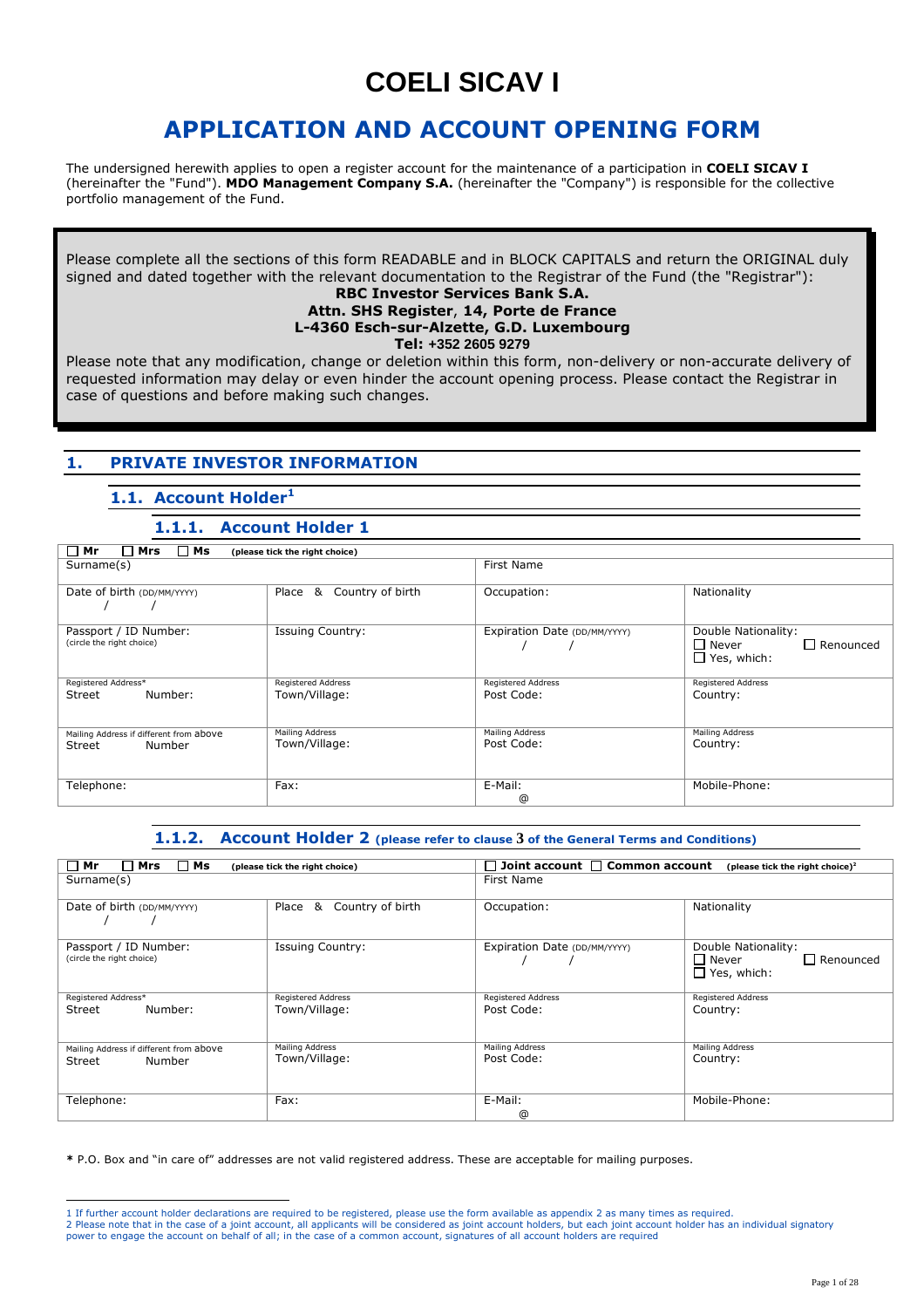### **1.2. Minor Account Holder**

**(please refer to clause 5 of the General Terms and Conditions)**

### **1.2.1. Minor Account Holder**

| $\Box$ Ms<br>$\square$ Mrs<br>$\Box$ Mr<br>(please tick the right choice) |                                  |                               |                                                                                  |
|---------------------------------------------------------------------------|----------------------------------|-------------------------------|----------------------------------------------------------------------------------|
| Surname(s)                                                                |                                  | First Name                    |                                                                                  |
|                                                                           |                                  |                               |                                                                                  |
| Date of birth (DD/MM/YYYY)                                                | Country of birth<br>&<br>Place   | Occupation:                   | Nationality                                                                      |
| Passport / ID Number:<br>(circle the right choice)                        | <b>Issuing Country:</b>          | Expiration Date (DD/MM/YYYY)  | Double Nationality:<br>$\square$ Never<br>$\Box$ Renounced<br>$\Box$ Yes, which: |
| Registered Address*                                                       | Registered Address               | Registered Address            | <b>Registered Address</b>                                                        |
| Street<br>Number:                                                         | Town/Village:                    | Post Code:                    | Country:                                                                         |
| Mailing Address if different from above                                   | Mailing Address<br>Town/Village: | Mailing Address<br>Post Code: | Mailing Address                                                                  |
| Number<br>Street                                                          |                                  |                               | Country:                                                                         |
| Telephone:                                                                | Fax:                             | E-Mail:                       | Mobile-Phone:                                                                    |
|                                                                           |                                  | ⊚                             |                                                                                  |

### **1.2.2. Legal Guardian**

| $\square$ Ms<br>$\Box$ Mr<br>$\square$ Mrs<br>Surname(s)    | (please tick the right choice)      | First Name                       |                                                                                  |
|-------------------------------------------------------------|-------------------------------------|----------------------------------|----------------------------------------------------------------------------------|
| Date of birth (DD/MM/YYYY)                                  | Country of birth<br>Place<br>&      | Occupation:                      | Nationality                                                                      |
| Passport / ID Number:<br>(circle the right choice)          | <b>Issuing Country:</b>             | Expiration Date (DD/MM/YYYY)     | Double Nationality:<br>$\square$ Never<br>$\Box$ Renounced<br>$\Box$ Yes, which: |
| Registered Address*<br>Number:<br>Street                    | Registered Address<br>Town/Village: | Registered Address<br>Post Code: | <b>Registered Address</b><br>Country:                                            |
| Mailing Address if different from above<br>Number<br>Street | Mailing Address<br>Town/Village:    | Mailing Address<br>Post Code:    | <b>Mailing Address</b><br>Country:                                               |
| Telephone:                                                  | Fax:                                | E-Mail:<br>⊚                     | Mobile-Phone:                                                                    |

\* P.O. Box and "in care of" addresses are not valid registered address. These are acceptable for mailing purposes.

#### **Please proceed to section 4**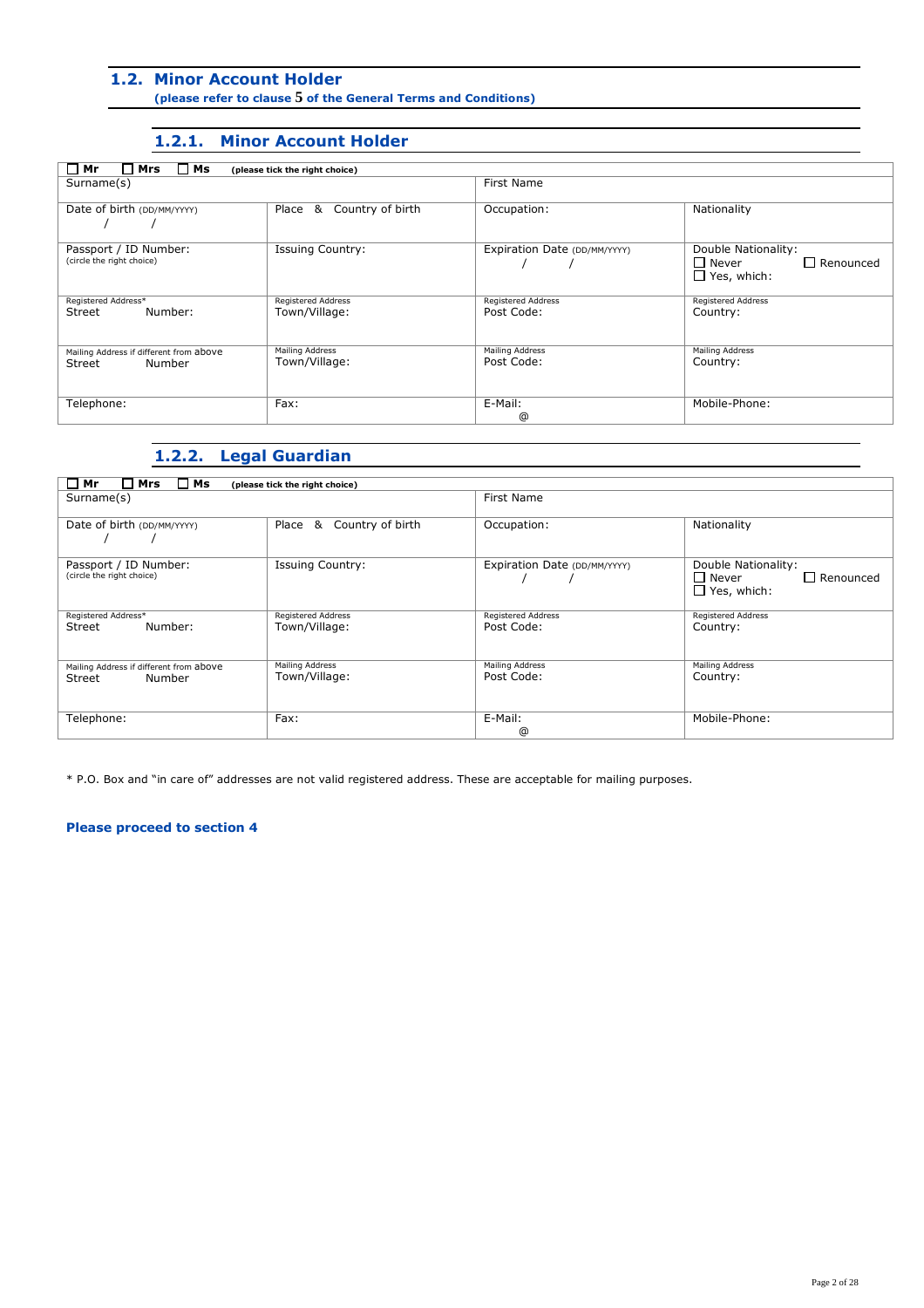### **2. CORPORATE INVESTOR INFORMATION (including INTERMEDIARY acting in its own name on behalf of third parties)**

| $\Box$ Bank                                                                                                                                                                              | Nominee<br>$\Box$ Corporate | Pension Fund<br>П            | □ Investment/Mutual Fund  |
|------------------------------------------------------------------------------------------------------------------------------------------------------------------------------------------|-----------------------------|------------------------------|---------------------------|
| $\Box$ Other Financial Institution $\Box$ Foundation/Association<br>$\Box$ Trust<br>$\Box$ Government entity<br>$\Box$ Partnership<br>$\Box$ Other (please specify):<br>$\Box$ Fiduciary |                             |                              |                           |
| $\Box$ Insurance Company                                                                                                                                                                 |                             |                              |                           |
| Company Name:                                                                                                                                                                            |                             | Parent company/Head office:  |                           |
|                                                                                                                                                                                          |                             |                              |                           |
| Date of Incorporation (DD/MM/YYYY)                                                                                                                                                       | Country of Incorporation    | Company Register and number: |                           |
| Registered Address*                                                                                                                                                                      | <b>Registered Address</b>   | <b>Registered Address</b>    | <b>Registered Address</b> |
| Number:<br>Street                                                                                                                                                                        | Town/Village:               | Post Code:                   | Country:                  |
|                                                                                                                                                                                          |                             |                              |                           |
|                                                                                                                                                                                          | <b>Mailing Address</b>      | <b>Mailing Address</b>       | <b>Mailing Address</b>    |
| Mailing Address if different from above<br>Street<br>Number                                                                                                                              | Town/Village:               | Post Code:                   | Country:                  |
|                                                                                                                                                                                          |                             |                              |                           |
|                                                                                                                                                                                          |                             |                              |                           |
| Area of activity:                                                                                                                                                                        | Stock exchange listing:     | <b>Regulated Entity:</b>     | License number:           |
|                                                                                                                                                                                          | $\Box$ No                   | $\Box$ No                    |                           |
|                                                                                                                                                                                          | $\Box$ Yes:                 | $\Box$ Yes                   |                           |
|                                                                                                                                                                                          | Listing Code:               | Regulator:                   | Regulator web-address:    |
|                                                                                                                                                                                          |                             |                              |                           |
|                                                                                                                                                                                          |                             |                              |                           |
|                                                                                                                                                                                          |                             |                              |                           |
| Telephone:                                                                                                                                                                               | Fax:                        | E-Mail:<br>$^{\circ}$        | Mobile-Phone:             |
| Contact name 1:                                                                                                                                                                          | Contact name 2:             | Contact name 3:              | Contact name 4:           |
|                                                                                                                                                                                          |                             |                              |                           |
|                                                                                                                                                                                          |                             |                              |                           |

• P.O. Box and "in care of" addresses are not valid registered address. These are acceptable for mailing purposes.

#### **Please proceed to section 3.**

### **3. TYPE OF INVESTMENT**

I/we confirm that the investment into the Fund:

 $\Box$  Is made on my/our own behalf and is not in favour of a third party

#### **Please proceed to section 4.**

 $\Box$  Is made on behalf of third party and that the account will reflect:

□ a Pooled Account (reflecting a pool of underlying clients typically with a generic designation such as "Clients account" or with a designation that makes reference to a region, product or multiple specific customers)

 $\Box$  a Segregated Account (a specific account for a single underlying third party)

In such case, please select either one option below:

 $\Box$  the designation of the account will refer to the underlying client name

 $\Box$  the designation of the account is coded (the designation contains an internal reference, numbers or combination of letters which do not allow an external party to identify the underlying client)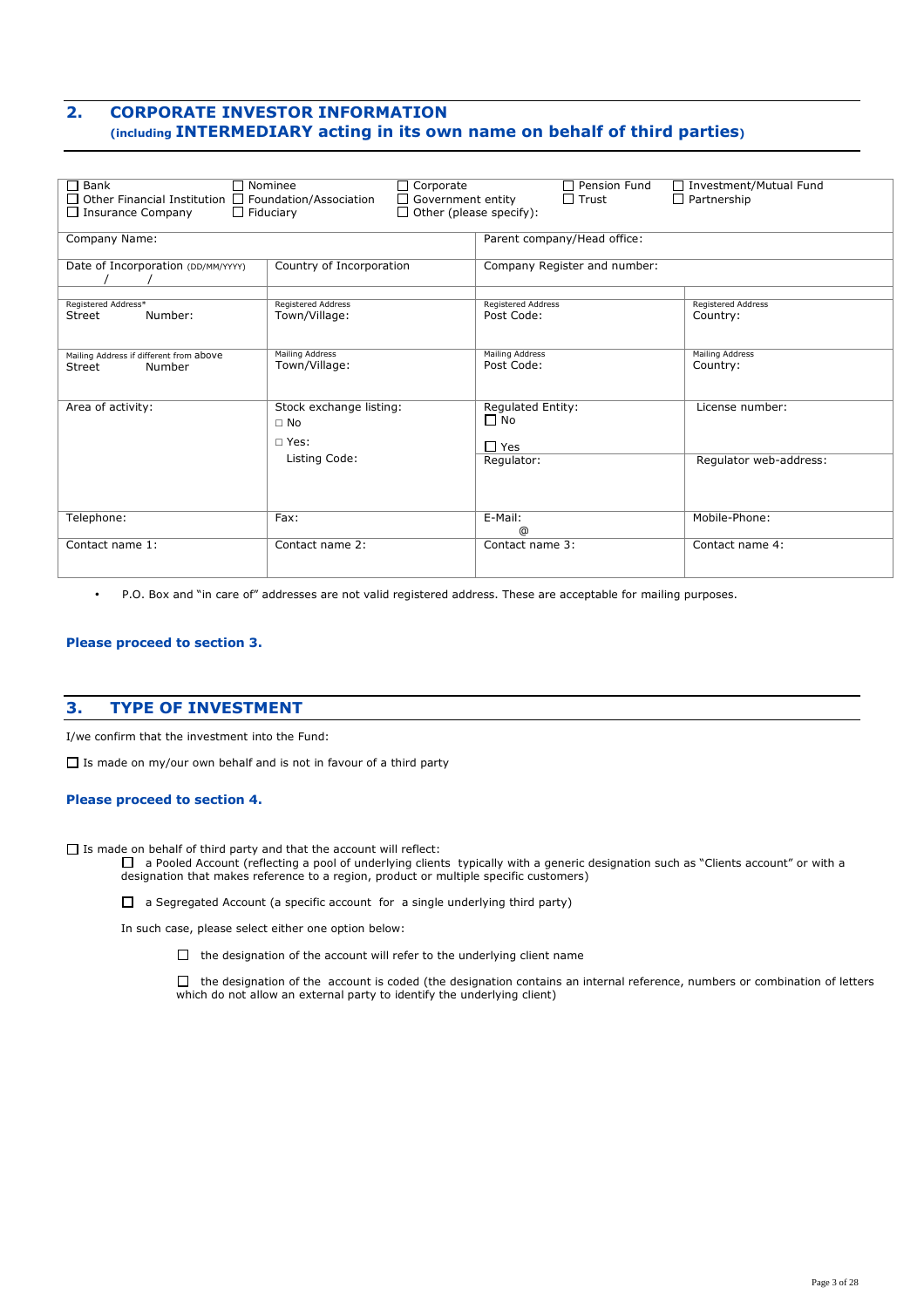### **3.1. Intermediary (acting in its own name) MIFID Categorisation**

Please indicate the MIFID category under which you deal with the underlying investor(s) for this account. Please note that if you fail to indicate the category, the underlying investor(s) will be classified as Retail Client. Please note that the information provided is subject to clause 6 of the General Terms and Conditions.

 $\Box$  Retail Client  $\Box$  Professional Client  $\Box$  Eligible Counterparty

### **3.2. Intermediary (acting in its own name)Type of business**

Please indicate whether the account is used to transact "*advised*" or "*execution-only*" business. Per account only one type is possible. If both types of transactions are used, please be advised that two different accounts need to be opened. Please note that the information provided is subject to clause 6 of the General Terms and Conditions.

□ Advised business <br>
■ Execution-only business

**If you have indicated a Segregated Account, please proceed to section 3.4 ;** 

**If you have selected Pooled Account, please complete section 3.3 below.**

#### **3.3. Intermediary (acting in its own name) Pooled accounts**

Pooled accounts need to be classified for different purposes (e.g. RDR Rules, RFA rules, etc.). Please indicate whether the account is used for one of the below mentioned distribution types. Please note that the information provided is subject to clause 6 of the General Terms and Conditions.

 $\Box$  UK Retail business (RDR)

 $\Box$  Jersey Retail business (RFA)

**Please proceed to section 3.4**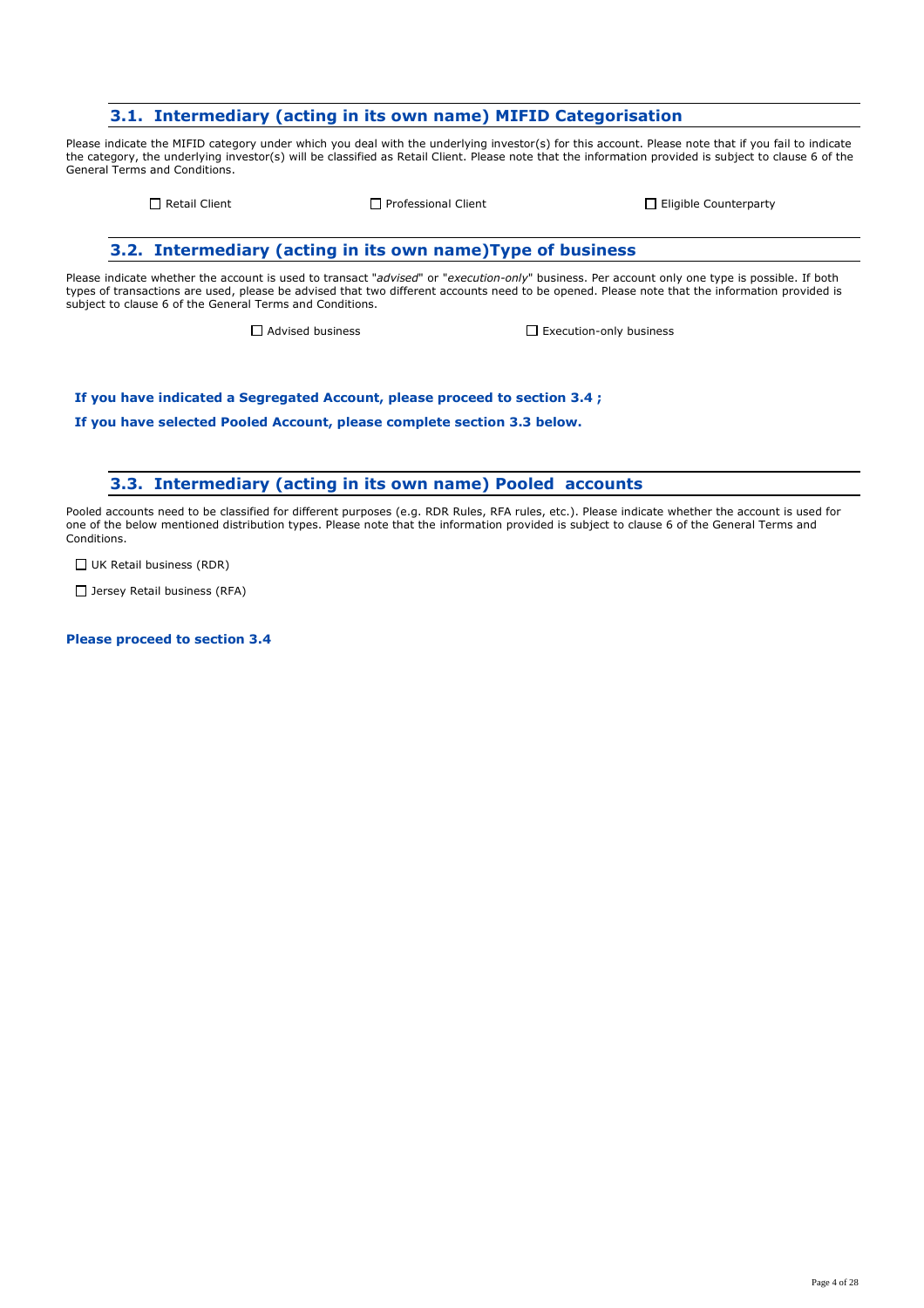### **3.4. Intermediary (acting in its own name) declarations**

If the intermediary (hereinafter "Intermediary") provides the below confirmations and is a financial institution regulated in an equivalent country (as per the country classification applied by the Fund, the Company, the Registrar or any other agent used by them for this purpose) or has a parent company (who owns more than 50% of its capital) that is a financial institution regulated in an equivalent country which controls the application of its home AML/KYC laws in its branches and subsidiaries, then the Intermediary may register the shares or units in its own name on behalf of its underlying clients.

The intermediary confirms that:

- 3.4.1. it has based on the regulation applicable in its country of incorporation appropriate means and internal procedures to prevent and avoid the utilization of the Fund for the purposes of money laundering (i.e. any activity involving the investment, concealment or conversion of the direct or indirect proceeds of criminal activities as listed in Luxembourg laws and regulations) or terrorism financing, and to detect and intercept money laundering channels or chains.
- 3.4.2. it substantiates, on the basis of probative of official documents, the true identity of
	- 3.4.2.1. all its clients, both regular and occasional, including investors into funds for which it acts as intermediary, and
	- 3.4.2.2. where its clients are not acting on their own behalf, of final economic beneficiaries (i.e. ultimate beneficial owners) and authorized representatives of the clients hereinafter collectively referred to as the "Client".
- 3.4.3. It retains related Client identification documentation for a period of at least 10 (ten) years during the relationship and at least (5) five years after the end of its relationship with the Client.
- 3.4.4. In case of segregated account for which the designation refers to the underlying investor name, when required by the Fund, the Company, the Registrar or any other competent body or authority, Client identification documents shall be immediately made available to the requesting entity.
- 3.4.5. Its procedures for the prevention of money laundering and terrorist financing include the monitoring of Client transactions, including, but not limited to, the monitoring of the source and destination of funds, the review of the purpose and object of the transaction, and, with a riskbased approach, applying enhanced checking procedures to transactions which it identifies as unusual in their size, conditions or nature.
- 3.4.6. It is aware of the terms and information contained in the prospectus, the articles of incorporation and the key

investor information document of the Fund and shall observe them. In particular it shall not allow the purchase or holding of shares of the Fund or any of its sub-funds by persons not authorized to purchase or hold them under the provisions of the prospectus.

- 3.4.7. It will make available to its Client that are investors of the Fund all information and notice received from or issued by the Fund, the Company or any of their agents and intended to be provided to the beneficiaries.
- 3.4.8. It shall not advertise for Clients, solicit Clients, or sell any of the shares of the Fund or its sub-funds, unless it may do so in compliance with the laws and regulation applicable in Luxembourg or in other country where such advertising, solicitation, offer or sale takes place.
- 3.4.9. It is aware of the UN EU, OFAC, CSSF, Egypt Asset Freeze watch lists contained in regulations concerning identification and declaration of business relations with suspected terrorist groups, persons or entities, or country subject to embargo, and has checked and will monitor that none of Clients does appear on such list.
- 3.4.10. Its officers, employees and all agents used by it comply strictly with all related procedures and controls in place.
- 3.4.11. It hereby certifies that it
	- 3.4.11.1. is not a shell bank within the meaning given to these terms under U.S. Patriot Act: Uniting and Strengthening America by Providing Appropriate Tools Required to Intercept and Obstruct Terrorism Act) or any other similar legislation and
	- 3.4.11.2. does not accept shell banks as a Client.
- 3.4.12. It is complying with FATCA regulation applicable in its country of incorporation and in particular it has appropriate means and internal procedures to identify and classify its clients according to applicable FATCA regulation.
- 3.4.13. **It has taken knowledge of the applicable General Terms and Conditions and explicitly agrees to clause 7**.

This confirmations shall be deemed reiterated at the time of any order placed and shall continue throughout the period of its holdings in the Fund on behalf of its underlying clients. The Intermediary commits to inform the Fund, the Company and the Registrar if the Intermediary ceases to be regulated or if its license is altered and does not qualify the Intermediary anymore to act in its own name on behalf of third party.

| Signature of Intermediary representative 1 |                             |
|--------------------------------------------|-----------------------------|
| Name:                                      |                             |
| Title:                                     |                             |
|                                            |                             |
|                                            |                             |
| Signature of Intermediary representative 2 | Intermediary stamp          |
| Name:                                      |                             |
| Title:                                     | Date and place of signature |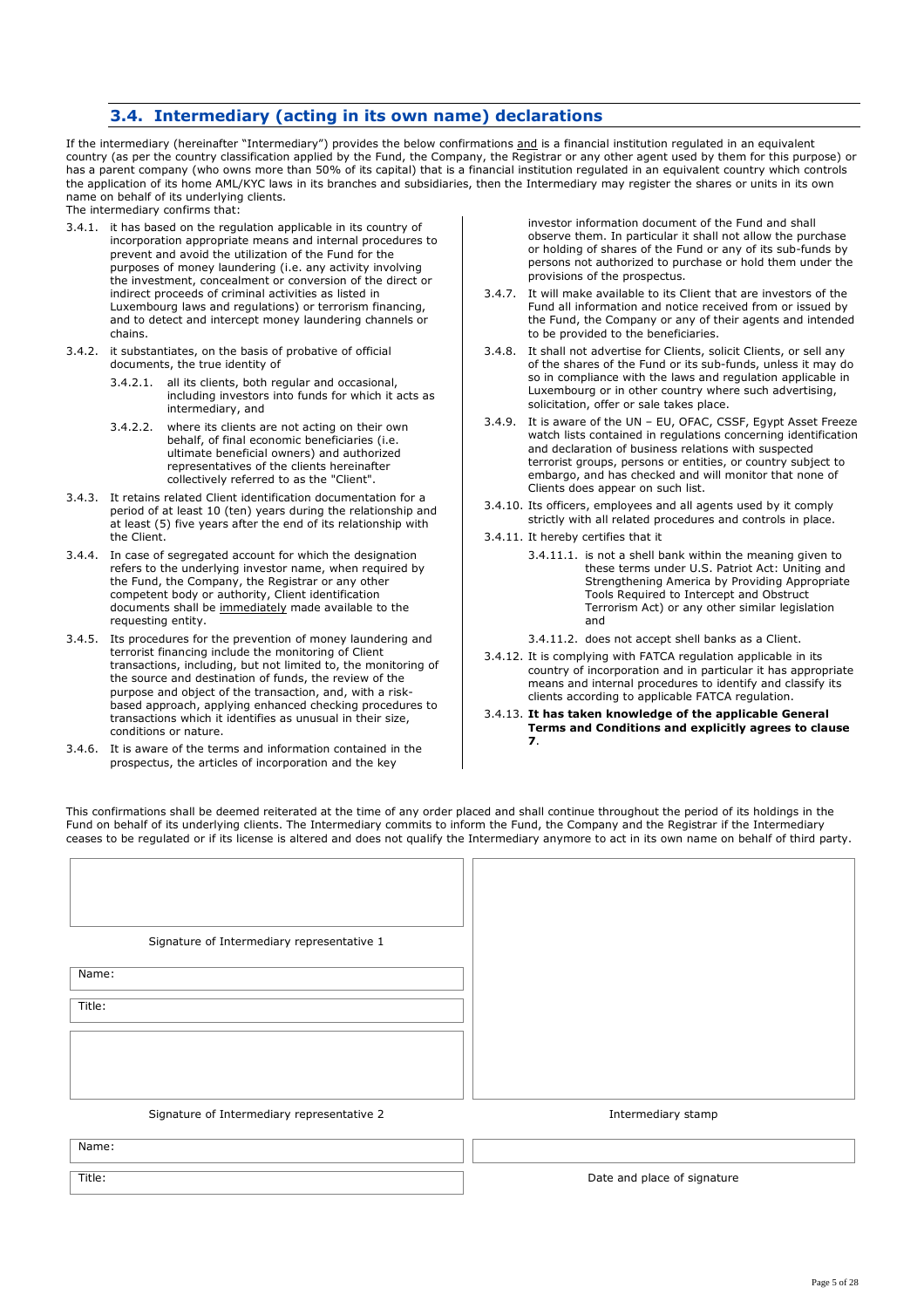#### **4. INTERMEDIARY INFORMATION (If none, please proceed to section 5)**

The intermediary is the financial company to which the investor submits his application form and who will forward this application form to the Fund, the Company, the Registrar or any other agent used by them. The intermediary will carry out the KYC on the Account Holder. Provided the regulatory criteria are met, it may be acting as third party introducer on which reliance is placed for the Customer Due Diligence and will retain the related identification documentation.

A requirement is that the intermediary is also transmitting transaction orders to the Fund, the Company, the Registrar or any other agent used by them on behalf of the Account Holder.

### **4.1. Intermediary details**

| $\Box$ Bank<br>$\Box$ Nominee<br>$\Box$ Other Financial Institution<br>$\Box$ Insurance Company |                                                       |                                              |                                       |
|-------------------------------------------------------------------------------------------------|-------------------------------------------------------|----------------------------------------------|---------------------------------------|
| $\Box$ Other (please specify):                                                                  |                                                       |                                              |                                       |
| Company Name:                                                                                   |                                                       | Parent company/Head office:                  |                                       |
| Date of Incorporation (DD/MM/YYYY)                                                              | Country of Incorporation                              | Company Register and number:                 |                                       |
| Registered Address*<br>Number:<br>Street                                                        | <b>Registered Address</b><br>Town/Village:            | <b>Registered Address</b><br>Post Code:      | <b>Registered Address</b><br>Country: |
| Mailing Address if different from above<br>Number<br>Street                                     | <b>Mailing Address</b><br>Town/Village:               | <b>Mailing Address</b><br>Post Code:         | <b>Mailing Address</b><br>Country:    |
| Area of activity:                                                                               | Stock exchange listing:<br>$\Box$ No<br>$\sqcap$ Yes: | Regulated Entity:<br>$\Box$ No<br>$\Box$ Yes | License number:                       |
|                                                                                                 | Listing Code:                                         | Regulator:                                   | Regulator web-address:                |
| Telephone:                                                                                      | Fax:                                                  | E-Mail:<br>$^{\circ}$                        | Mobile-Phone:                         |
| Contact name 1:                                                                                 | Contact name 2:                                       | Contact name 3:                              | Contact name 4:                       |

\* P.O. Box and "in care of" addresses are not valid registered address. These are acceptable for mailing purposes.

### **4.2. Intermediary MIFID Categorisation**

Please indicate the MIFID category under which you deal with the Account Holder for this account. Please note that if you fail to indicate the category, the Account Holder will be classified as Retail Client. Please note that the information provided is subject to clause 6 of the General Terms and Conditions.

Retail Client Professional Client Eligible Counterparty

### **4.3. Intermediary Type of business**

Please indicate whether the account is used to transact "*advised*" or "*execution-only*" business. Per account only one type is possible. If both types of transactions are used, please be advised that two different accounts need to be opened. Please note that the information provided is subject to clause 6 of the General Terms and Conditions.

Advised business Execution-only business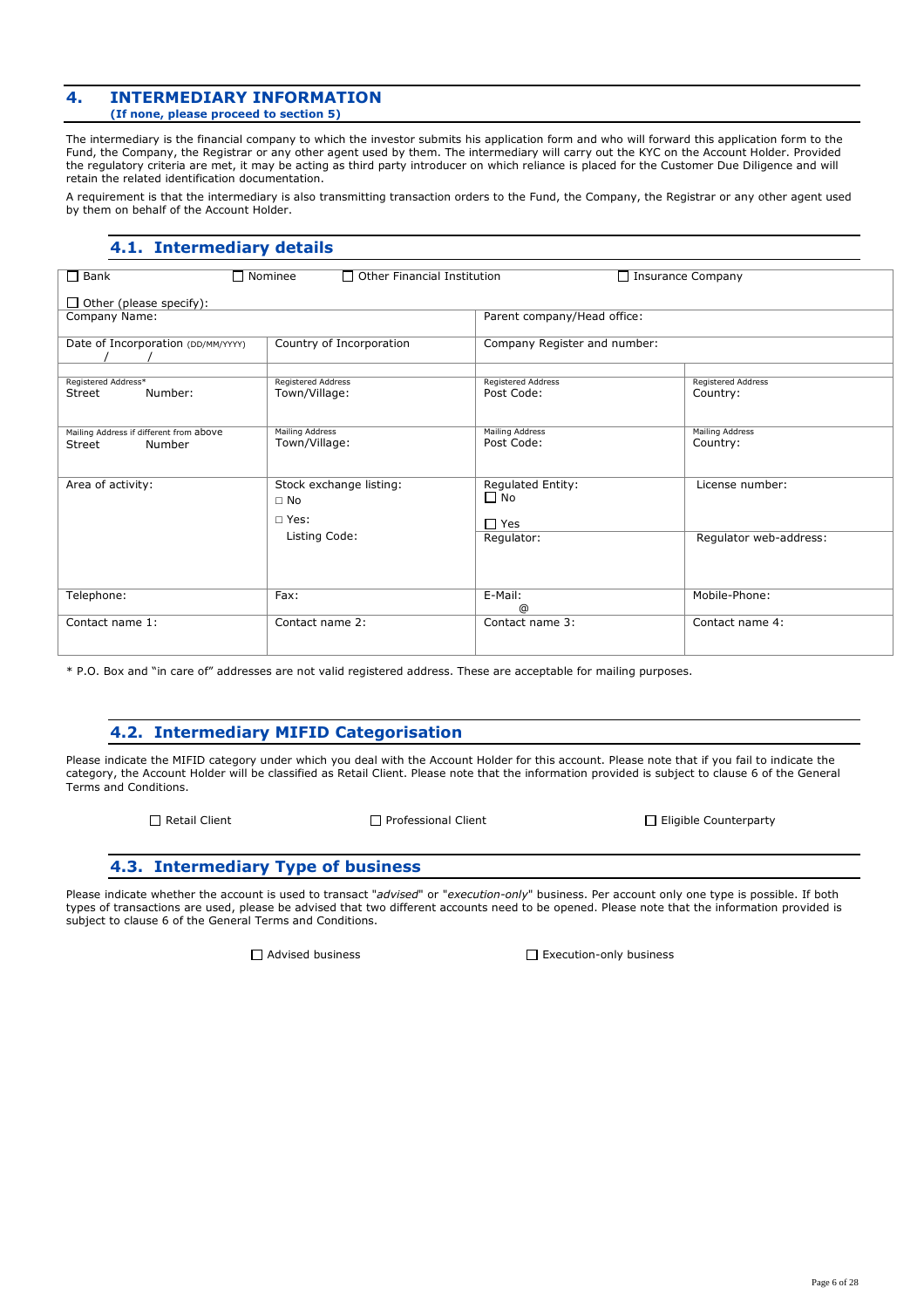### **4.4. Intermediary declarations**

If the intermediary (hereinafter "Intermediary") provides the below confirmations and is a financial institution regulated in an equivalent country (as per the country classification applied by the Fund, the Company, the Registrar or any other agent used by them for this purpose) or has a parent company (who owns more than 50% of its capital) that is a financial institution regulated in an equivalent country which controls the application of its home AML/KYC laws in its branches and subsidiaries, then the Intermediary may obtain a waiver of the full and detailed identification procedure to be applied. In other cases, the Intermediary must provide the full identification documentation relating to the Account Holder and/or the Ultimate Beneficial Owner (as the case may be) as per applicable laws and regulations or defined by any other competent body or authority in the Grand Duchy of Luxembourg.

The intermediary confirms that:

- 4.4.1. it has based on the regulation applicable in its country of incorporation appropriate means and internal procedures to prevent and avoid the utilization of the Fund for the purposes of money laundering (i.e. any activity involving the investment, concealment or conversion of the direct or indirect proceeds of criminal activities as listed in Luxembourg laws and regulations) or terrorism financing, and to detect and intercept money laundering channels or chains.
- 4.4.2. it substantiates, on the basis of probative of official documents, the true identity of
	- 4.4.2.1. all its clients, both regular and occasional, including investors into funds for which it acts as intermediary, and
	- 4.4.2.2. where its clients are not acting on their own behalf, of final economic beneficiaries (i.e. ultimate beneficial owners) and authorized representatives of the clients hereinafter collectively referred to as the "Client".
- 4.4.3. It retains related Client identification documentation for a period of at least 10 (ten) years during the relationship and at least (5) five years after the end of its relationship with the Client.
- 4.4.4. When required by the Fund, the Company, the Registrar or any other competent body or authority, Client identification documents shall be immediately made available to the requesting entity.
- 4.4.5. Its procedures for the prevention of money laundering and terrorist financing include the monitoring of Client transactions, including, but not limited to, the monitoring of the source and destination of funds, the review of the purpose and object of the transaction, and, with a riskbased approach, applying enhanced checking procedures to transactions which it identifies as unusual in their size, conditions or nature.
- 4.4.6. It is aware of the terms and information contained in the prospectus, the articles of incorporation and the key investor information document of the Fund and shall

observe them. In particular it shall not allow the purchase or holding of shares of the Fund or any of its sub-funds by persons not authorized to purchase or hold them under the provisions of the prospectus.

- 4.4.7. It will make available to its Client that are investors of the Fund all information and notice received from or issued by the Fund, the Company or any of their agents and intended to be provided to the beneficiaries.
- 4.4.8. It shall not advertise for Clients, solicit Clients, or sell any of the shares of the Fund or its sub-funds, unless it may do so in compliance with the laws and regulation applicable in Luxembourg or in other country where such advertising, solicitation, offer or sale takes place.
- 4.4.9. It is aware of the UN EU, OFAC, CSSF, Egypt Asset Freeze watch lists contained in regulations concerning identification and declaration of business relations with suspected terrorist groups, persons or entities, or country subject to embargo, and has checked and will monitor that none of Clients does appear on such list.
- 4.4.10. Its officers, employees and all agents used by it comply strictly with all related procedures and controls in place.
- 4.4.11. It hereby certifies that it
	- 4.4.11.1. is not a shell bank within the meaning given to these terms under U.S. Patriot Act: Uniting and Strengthening America by Providing Appropriate Tools Required to Intercept and Obstruct Terrorism Act) or any other similar legislation and
	- 4.4.11.2. does not accept shell banks as a Client.
- 4.4.12. It is complying with FATCA regulation applicable in its country of incorporation and in particular it has appropriate means and internal procedures to identify and classify its clients according to applicable FATCA regulation.
- 4.4.13. **It has taken knowledge of the applicable General Terms and Conditions and explicitly agrees to clause 7**.

This confirmations shall be deemed reiterated at the time of any order placed and shall continue throughout the period of its Client's holdings in the Fund. The Intermediary commits to inform the Fund, the Company and the Registrar if the Intermediary ceases to be regulated or ceases its business relationship with the Account Holder.

| Signature of Intermediary representative 1 |                             |
|--------------------------------------------|-----------------------------|
| Name:                                      |                             |
| Title:                                     |                             |
|                                            |                             |
|                                            |                             |
| Signature of Intermediary representative 2 | Intermediary stamp          |
| Name:                                      |                             |
| Title:                                     |                             |
|                                            | Date and place of signature |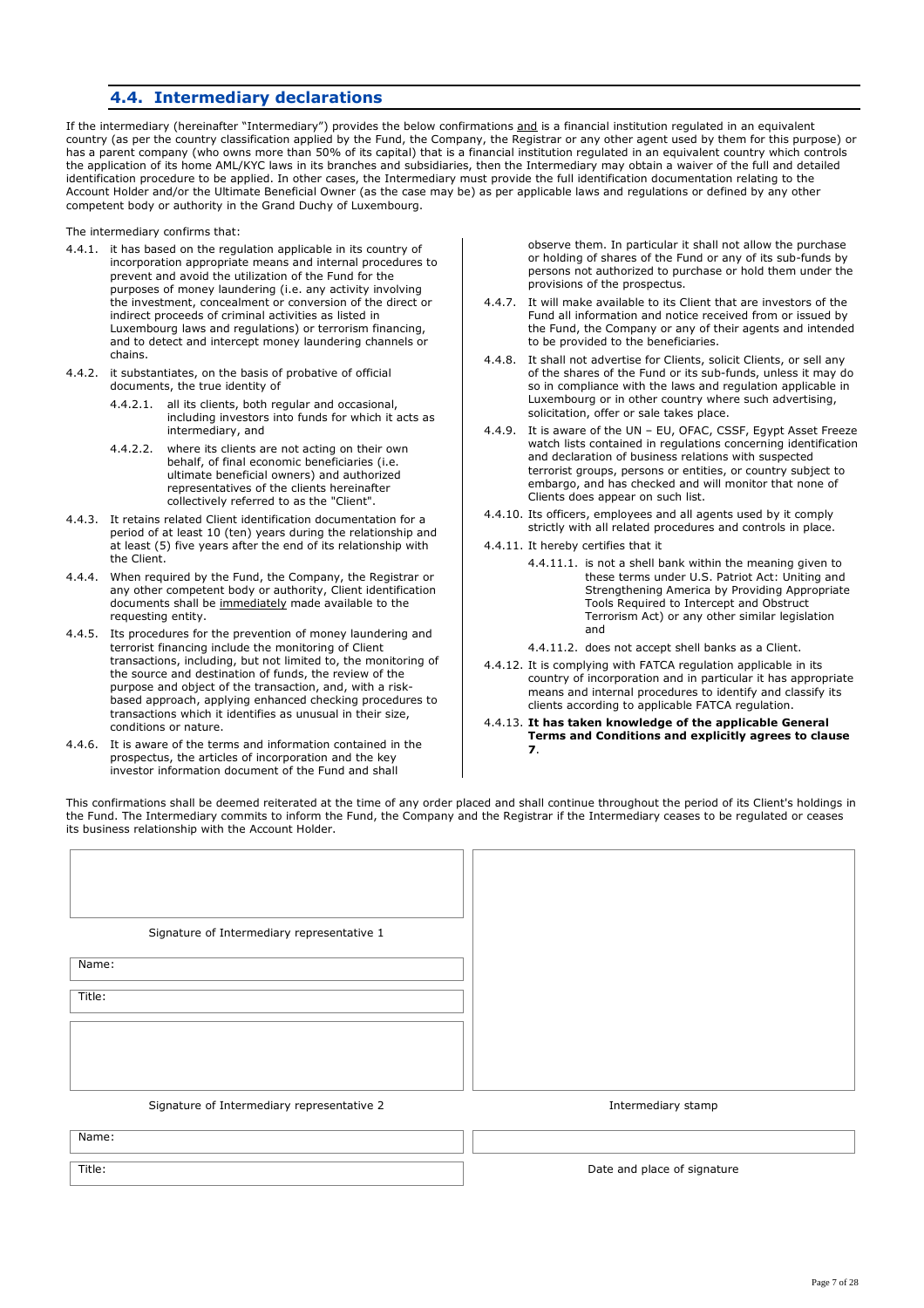### **5. ULTIMATE ECONOMIC BENEFICIARY**

An ultimate economic beneficiary is the final beneficiary of the investment and who owns – directly or indirectly – more than 25% of the value of the shares subscribed. This final beneficiary can be either a private person(s) or a publicly quoted company(ies) for which more than 75% of their capital is listed on a recognized stock exchange.

**Important**: In case of indirect ownership, please describe on a dated and signed chart all the intermediate levels of ownership with names and percentages.

Please provide the information if any of the account holder or the ultimate economic beneficiary(ies) is/are either:

| a person holding a legislative, administrative or judicial office,<br>whether appointed or elected: | If applicable, please describe: |
|-----------------------------------------------------------------------------------------------------|---------------------------------|
| a person exercising a public function, including for a public agency<br>or public enterprise:       |                                 |
| an official or agent of a public international organisation                                         |                                 |
| a person or company manifestly close to or connected with the<br>above persons                      |                                 |

the equivalency is determined on the country list applied by the fund, the company, the registrar or any agent appointed by them, please contact the Register for further details.

Please provide comfort letter together with this form to allow evaluation.

### **5.1. Ultimate Economic Beneficiary declaration**

 $\Box$ I/we declare I/we **am/are the ultimate economic beneficiary(ies)** of the shares being subscribed.

Signature of the account holder

Signature of the joint account holder(if any)

#### **Please proceed to section 6.**

 $\Box$ I/we **am/are not the ultimate economic beneficiary** of the shares being subscribed.

**Please complete the section 5.2.**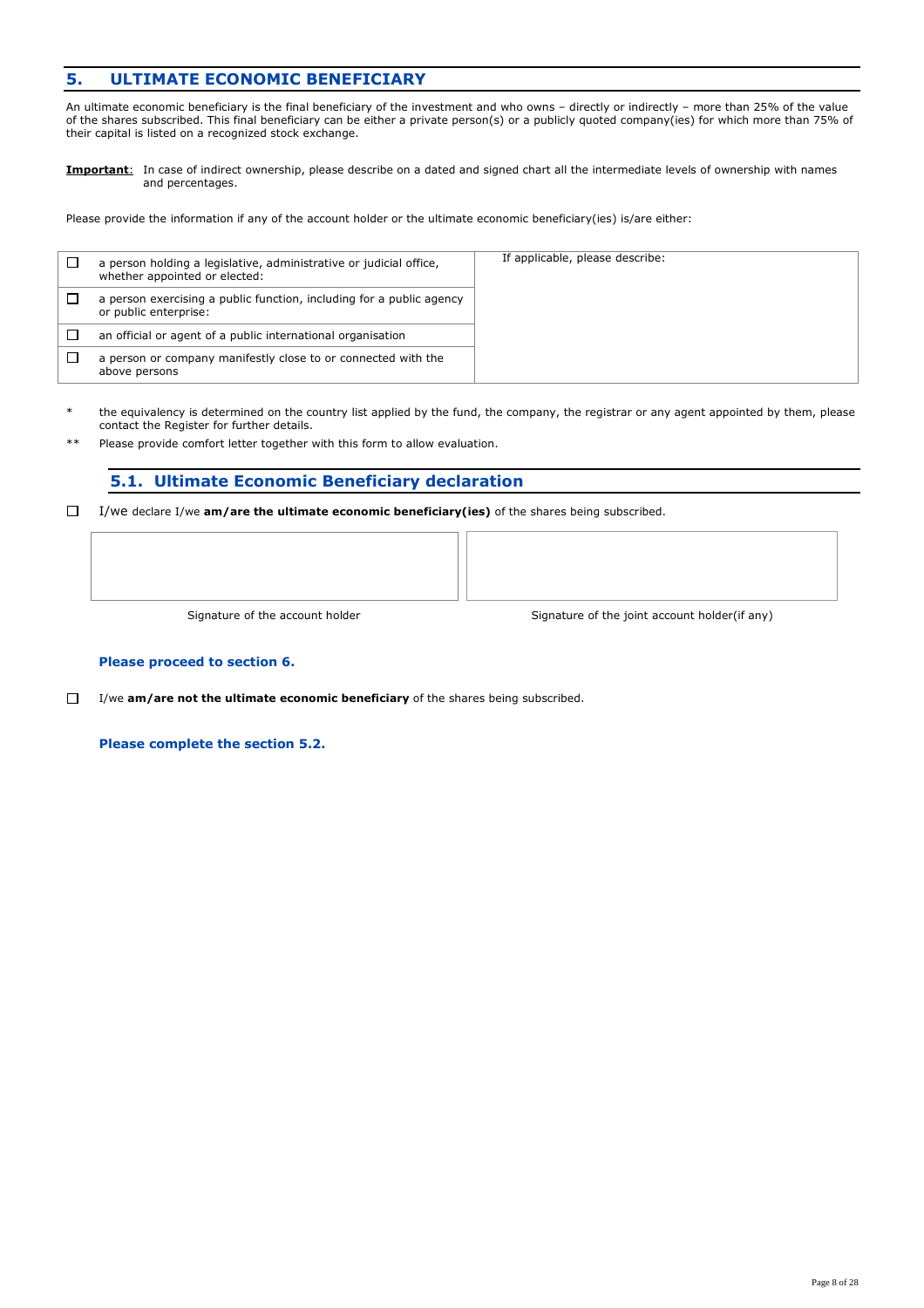### **5.2. Ultimate Economic Beneficiary information 1<sup>3</sup>**

**Please complete either the Natural person or Legal entity section.**

| □<br><b>Natural Person</b>                                           |                                                                           | $\Box$<br><b>Legal entity</b>                                                                                                            |                                                                                                                                                                 |
|----------------------------------------------------------------------|---------------------------------------------------------------------------|------------------------------------------------------------------------------------------------------------------------------------------|-----------------------------------------------------------------------------------------------------------------------------------------------------------------|
| Mr<br>Mrs<br>Ms                                                      |                                                                           | $\Box$ Bank<br>$\Box$ Insurance Company<br>$\Box$ Pension Fund<br>□ Investment/Mutual Fund<br>$\Box$ Nominee<br>$\Box$ Government entity | $\Box$ Other Financial Institution<br>$\Box$ Corporate<br>$\Box$ Partnership<br>$\Box$ Foundation/Association<br>$\Box$ Trust<br>$\Box$ Other (please specify): |
| Surname                                                              |                                                                           | Company Name                                                                                                                             |                                                                                                                                                                 |
| First Name                                                           |                                                                           | Parent Company/ Head office:                                                                                                             |                                                                                                                                                                 |
| Date of birth (DD/MM/YYYY)<br>ä,                                     | Place & Country of birth                                                  | Date of Incorporation (DD/MM/YYYY)                                                                                                       | Country of Incorporation                                                                                                                                        |
| Passport / ID Number<br>(circle the right choice)                    | <b>Issuing Country</b>                                                    | Area of activity:                                                                                                                        | Stock exchange listing:<br>$\Box$ No<br>$\Box$ Yes:<br>Listing Code:                                                                                            |
| Expiration Date (DD/MM/YYYY)                                         | Nationality                                                               | Tax residence                                                                                                                            | Company Register                                                                                                                                                |
| Occupation (if retired your major<br>occupation during active life): | Double Nationality<br>$\Box$ Never $\Box$ Renounced<br>$\Box$ Yes, which: | <b>Regulated Entity:</b><br>$\Box$ No<br>$\Box$ Yes                                                                                      | License number:                                                                                                                                                 |
|                                                                      |                                                                           | Regulator:                                                                                                                               | Regulator web-address:                                                                                                                                          |
| <b>Common Section</b>                                                |                                                                           |                                                                                                                                          |                                                                                                                                                                 |
| Registered Address*<br>Number:<br>Street                             | <b>Registered Address</b><br>Town/Village:                                | <b>Registered Address</b><br>Post Code:                                                                                                  | <b>Registered Address</b><br>Country:                                                                                                                           |
| Mailing Address if different from above<br>Street<br>Number          | Mailing Address<br>Town/Village:                                          | <b>Mailing Address</b><br>Post Code:                                                                                                     | <b>Mailing Address</b><br>Country:                                                                                                                              |
| Telephone:                                                           | Fax:                                                                      | E-Mail:<br>@                                                                                                                             | Mobile-Phone:                                                                                                                                                   |

\* P.O. Box and "in care of" addresses are not valid registered address. These are acceptable for mailing purposes.



Date and place of signature

**Please proceed to section 6.** 

-

<sup>3</sup> If further Ultimate Economic Beneficial Owners Information forms are required to be registered, please use the form available as appendix 3 as many times as required.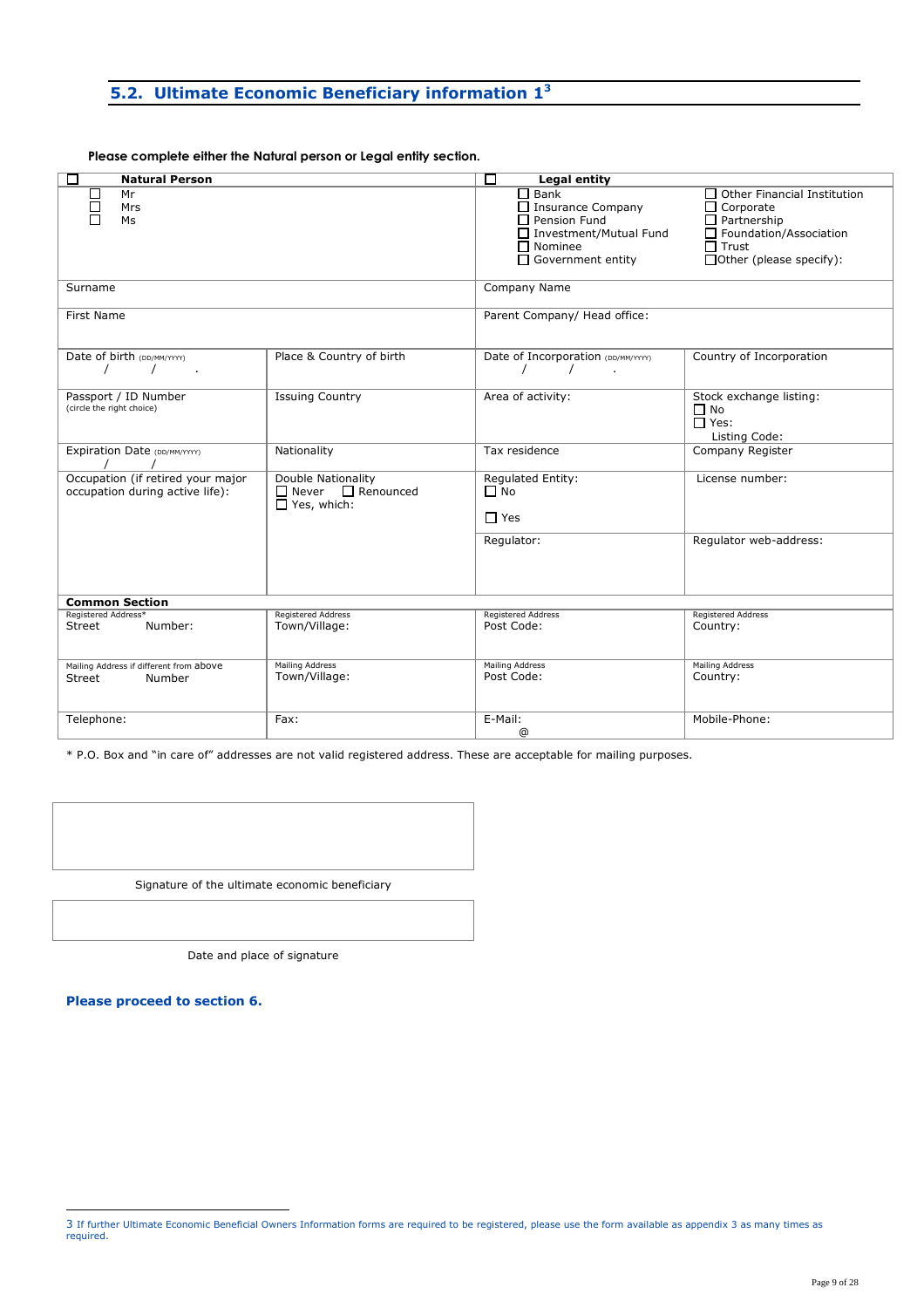### **6. ACCOUNT INFORMATION**

#### **6.1. Account designation**

#### **(If the account holder name is supplemented by additional information)**

Designation: .

#### **6.2. Bank Account Details\***

#### **6.2.1. Subscription payments**

These are **mandatory** and are related to the bank and accounts from which the subscription amounts will be paid. The account must be in the name(s) of the Account Holder(s) or the account holder must be identified.

| Bank:                                 | Bank SWIFT / BIC / Sort Code: |
|---------------------------------------|-------------------------------|
| Account holder / Name of the account: | IBAN Number                   |

In case payments are made through a correspondent bank, please provide the following information:

| Bank:                                 | Bank SWIFT / BIC / Sort Code: |
|---------------------------------------|-------------------------------|
| Account holder / Name of the account: | IBAN Number                   |

Please note that in order to prevent third party payments, we require subscription payments to come from a bank account in the name of the registered account holder.

#### **Note for Financial Institutions and Intermediaries** :

In order to comply with EU Regulation 1781/2006 and FATF SR VII, we require the following information to be included for all subscription wires made to the Fund.

For MT 103 , Field 50a is to be used for Ordering Customer's information (either option below, as appropriate)

| <b>TAG</b>     | <b>Field Name</b> | <b>Information to include</b>                |
|----------------|-------------------|----------------------------------------------|
| 50a (option K) | Ordering Customer | The Payer's account number, name and address |
| 50a (option A) | Ordering Customer | The Payer's account number and the BIC       |

For MT 202 (Field 52)

| TAG | <b>Field Name</b>    | <b>Information to include</b>                    |
|-----|----------------------|--------------------------------------------------|
| 52A | Ordering Institution | The Ordering Institution's identifier code (BIC) |

#### **6.2.2. Redemption payments**

These are **mandatory** and used for the payment of redemption proceeds. The account must be in the name(s) of the account holder(s).

| Bank:                                 | Bank SWIFT / BIC / Sort Code: |
|---------------------------------------|-------------------------------|
| Account holder / Name of the account: | IBAN Number                   |

In case payments must be made through a correspondent bank, please provide the following information:

| Bank:                                 | Bank SWIFT / BIC / Sort Code: |
|---------------------------------------|-------------------------------|
| Account holder / Name of the account: | IBAN Number                   |

Please be aware that payments to, or for the accounts of third parties are not accepted. Only where the investor is under 18 years, payments will be made to the legal guardian.

#### **6.3. Dividend Instructions**

In the case of distribution shares being held, please tick off corresponding box of your choice:

Dividends will be paid directly to my bank account as above  $\Box$  Dividends will be automatically reinvested in the purchase of further shares

#### **Please proceed to section 7**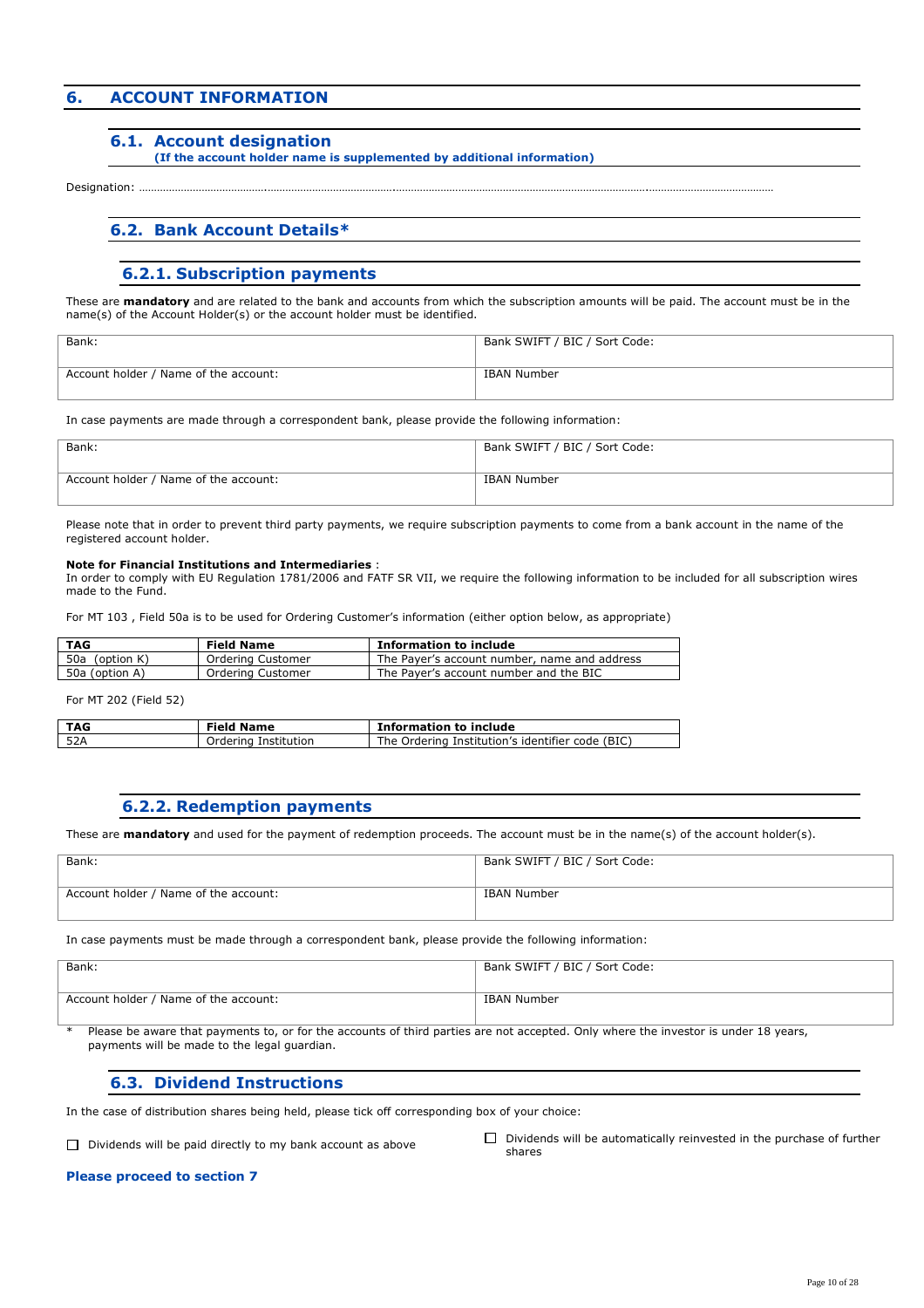### **7. REPORTING**

Please select a periodicity and format as you wish to receive your reporting.

|                       | <b>Statement periodicity</b>                         |                                                                                                 | Statement format                             |
|-----------------------|------------------------------------------------------|-------------------------------------------------------------------------------------------------|----------------------------------------------|
| □<br>□<br>$\Box$<br>П | Monthly<br>Quarterly<br><b>Half Yearly</b><br>Yearly |                                                                                                 | Periodic statement<br>Consolidated statement |
|                       | Channel of communication                             |                                                                                                 |                                              |
| $\Box$ Fax            | Fax number:                                          | Swift MT535<br>Swift MT536<br>$\Box$ SWIFT XML (Format)<br>Please provide your SWIFT code below | $\Box$ by post                               |
|                       | Will you be sending orders via SWIFT: $\Box$ Yes     | No                                                                                              |                                              |

If you answered Yes above , please note you will need to fill in an additional Swift Set Up request form available in appendix 7

#### **Please proceed to section 8.**

#### **8. TAX INFORMATION**

As per the international and local tax laws and regulations applicable to the Fund, the Company and their investments, the Fund and the Company have a **mandatory duty** to collect tax related information about the Account Holder and as the case may be the final beneficiary owner(s). In certain circumstances, the Fund and the Company may be obliged to share this information with relevant tax authorities according to applicable tax laws and regulations.

#### **If you have any questions about your tax residency, please contact your tax advisor.**

Alternatively, please consult OECD website to help determine your tax residence: www.oecd.org/tax/automatic-exchange/crs-implementationand-assistance/tax-residency

For FATCA related questions you may also consult the IRS website: www.irs.gov/Businesses/Corporations/Foreign-Account-Tax-Compliance-Act-FATCA

**If you are a legal entity, please proceed directly to sub-section 8.2.** 

#### **8.1. Individual Section**

**Please note in case of Joint Holders, each Account Holder should fill in the Individual Section below** 

#### **8.1.1. Declaration of US Citizenship or US residence for Tax Purposes (FATCA)- Account Holder 1**

Please tick and complete as appropriate.

#### I confirm that:

I am a U.S. person, citizen and/or resident in the U.S. or with a U.S. dual citizenship for tax purposes and my U.S. federal taxpayer identifying number (U.S. TIN) is as follows:

#### **U.S. TIN** :

 $\Box$  I confirm that I was born in the U.S. (or a U.S territory) but I am no longer a U.S. citizen as I have voluntarily surrendered my citizenship  $\overline{a}$  as evidenced by the appropriate documents that I will join to this application form.

□ I am not a U.S. person, citizen and/or resident in the U.S. or with a U.S. dual citizenship for tax purposes.

#### Please proceed with sub-section 8.1.2.

#### Note: you are considered a US resident for tax purposes if you meet certain tests including the substantial presence test

Substantial Presence Test:

- To meet this test, you must be physically present in the United States for at least:
	- 1- 31 days during the current year, and
	- 2- 183 days during the 3-year period that includes the current year and the 2 years immediately before that, counting:
		- All the days you were present in the current year, and
		- 1/3 of the days you were present in the first year before the current year, and
		- 1/6 of the days you were present in the second year before the current year.

Some exceptions regarding individual's specific situations are provided on the Internal Revenue Services (IRS) website. For more details, refer to: https://www.irs.gov/Individuals/International-Taxpayers/Substantial-Presence-Test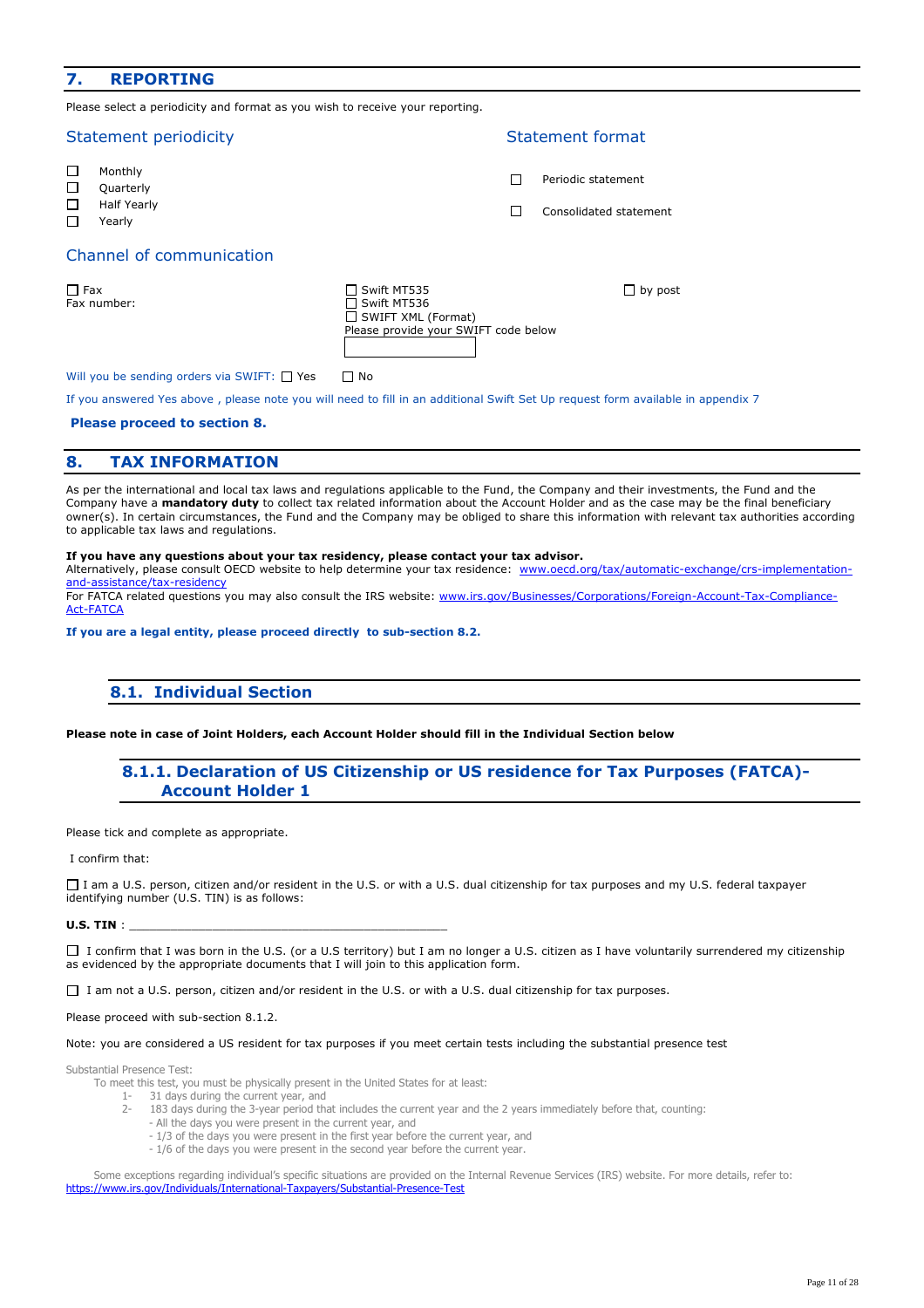### **8.1.2. Declaration of Tax Residence (CRS)- Account Holder 1**

Note: Declaration of Tax residence is requested in the context of the OECD Common Reporting Standard ("CRS"), an initiative to implement automatic exchange of financial account information on a global basis.

Please indicate your place of tax residence. If resident in more than one country please detail all countries of tax residence and associated Tax ID numbers.

| <b>Country of Tax residence</b> | Tax ID Number (TIN) or equivalent | TIN or equivalent not<br>available | Reason if TIN or equivalent not available: |
|---------------------------------|-----------------------------------|------------------------------------|--------------------------------------------|
|                                 |                                   |                                    |                                            |
|                                 |                                   |                                    |                                            |
|                                 |                                   |                                    |                                            |

Please proceed with sub-section 8.1.5, unless there is a Joint Account Holder.

#### **8.1.3. Declaration of US Citizenship or US residence for Tax Purposes (FATCA)- Account Holder 2<sup>4</sup>**

Please tick and complete as appropriate.

I confirm that:

I am a U.S. person, citizen and/or resident in the U.S. or with a U.S. dual citizenship for tax purposes and my U.S. federal taxpayer identifying number (U.S. TIN) is as follows:

**U.S. TIN** :

□ I confirm that I was born in the U.S. (or a U.S territory) but I am no longer a U.S. citizen as I have voluntarily surrendered my citizenship as evidenced by the attached documents.

I am not a U.S. person, citizen and/or resident in the U.S. or with a U.S. dual citizenship for tax purposes.

Please proceed with sub-section 8.1.4.

Note: you are considered a US resident for tax purposes if you meet certain tests including the substantial presence test

Substantial Presence Test:

To meet this test, you must be physically present in the United States for at least:

1. 31 days during the current year, and

- 2. 183 days during the 3-year period that includes the current year and the 2 years immediately before that, counting:
	- All the days you were present in the current year, and
		- 1/3 of the days you were present in the first year before the current year, and
		- 1/6 of the days you were present in the second year before the current year.

Some exceptions regarding individual's specific situations are provided on the Internal Revenue Services (IRS) website. For more details, refer to: **https://www.irs.gov/Individuals/International-Taxpayers/Substantial-Presence-Test**

**8.1.4. Declaration of Tax Residence (CRS)- Account Holder 2**

Note: Declaration of Tax residence is requested in the context of the OECD Common Reporting Standard ("CRS"), an initiative to implement automatic exchange of financial account information on a global basis.

Please indicate your place of tax residence. If resident in more than one country please detail all countries of tax residence and associated Tax ID numbers.

| <b>Country of Tax residence</b> | Tax ID Number (TIN) or equivalent | TIN or equivalent not<br>available | Reason if TIN or equivalent not available: |
|---------------------------------|-----------------------------------|------------------------------------|--------------------------------------------|
|                                 |                                   |                                    |                                            |
|                                 |                                   |                                    |                                            |
|                                 |                                   |                                    |                                            |

#### **Please proceed with sub-section 8.1.5**

 4 If further Account Holder, please use the form available as appendix 2 as many times as required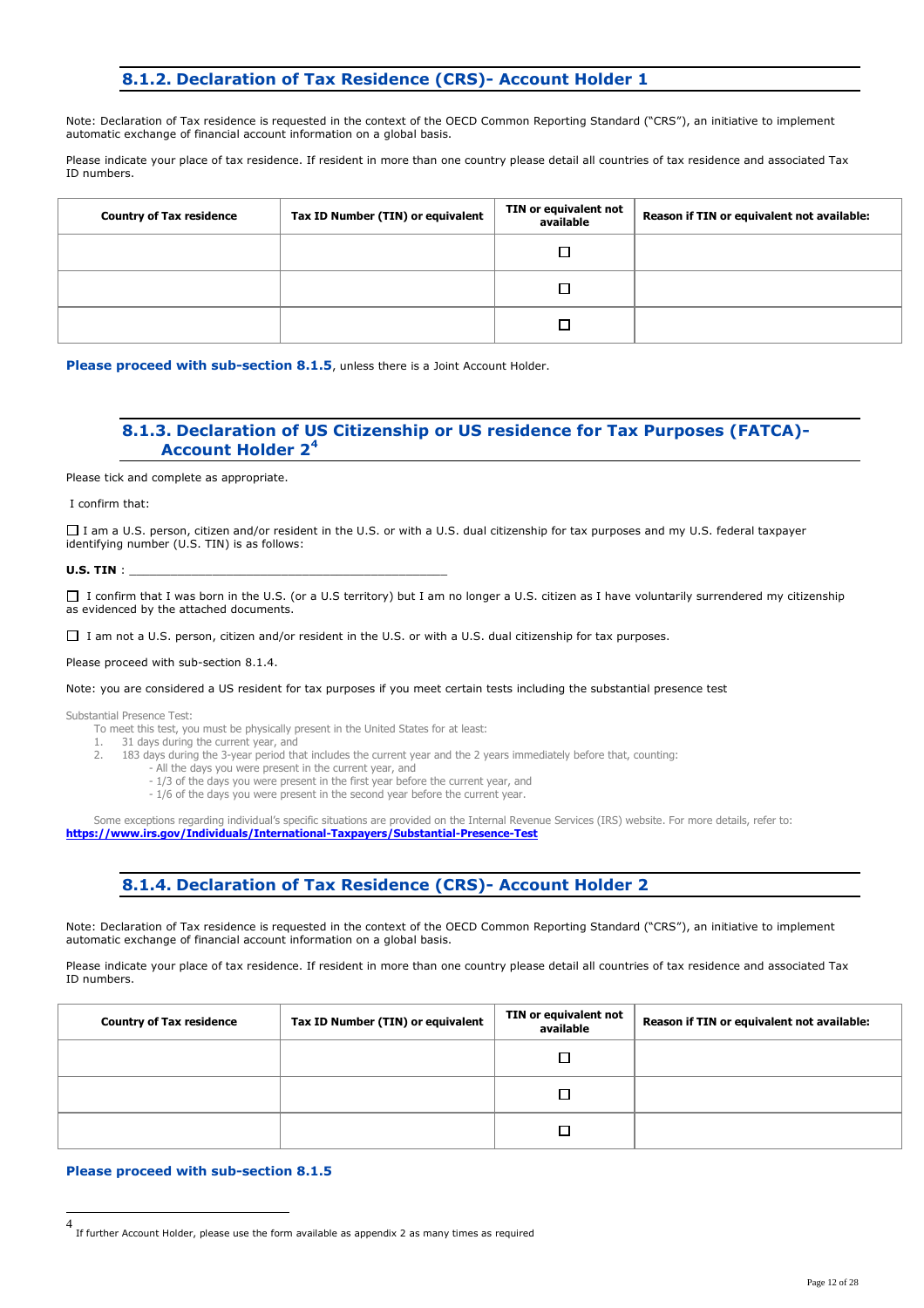### **8.1.5. Declaration and Signature**

I/We declare by signing this certification form that the above information is true, complete and accurate. I/We undertake to advise the recipient (Fund, Company and Registrar) promptly and provide an updated Self- Certification form within 30 days of any change in circumstance occurring, which causes any of the information contained in this form to be inaccurate or incomplete.

I/We understand that the information supplied by me/us is covered by the full provisions of the General Terms and Conditions governing the Account Holder's relationship with the Fund/ the Company , setting out how the Fund/ the Company or the Registrar may use and share the information supplied by me/us. I/we acknowledge, in particular, that the information provided is subject to clauses 6 & 7 of the General Terms and Conditions.

Further, I/we acknowledge that the information contained in this form and information regarding the Account Holder and any Reportable Account(s) may be provided to the tax authorities of the country in which this account(s) is/are maintained and exchanged with tax authorities of another country or countries in which the Account Holder may be tax resident pursuant to intergovernmental agreements regarding the exchange of financial account information, or otherwise where required by law.

In jurisdictions where the disclosure of the above-mentioned information is not required by law, I/we may refuse to consent. However, I/we recognize that the Fund, the Company or the Registrar may require this information in the future to comply with applicable law and will contact me/us to obtain such information.

I/We certify that I/we am/are the Account Holder(s) (or am/are authorised to sign for the Account Holder) of all the account(s) to which this form relates.

TГ

| Signature Account Holder 1 | Signature Account Holder 2 (if any) |
|----------------------------|-------------------------------------|
|                            |                                     |
|                            |                                     |
| Date of signature          | Date of signature                   |
| Print Name:                | Print Name:                         |

**If you are a legal entity, please proceed to section 8.2. Otherwise, please proceed to section 9**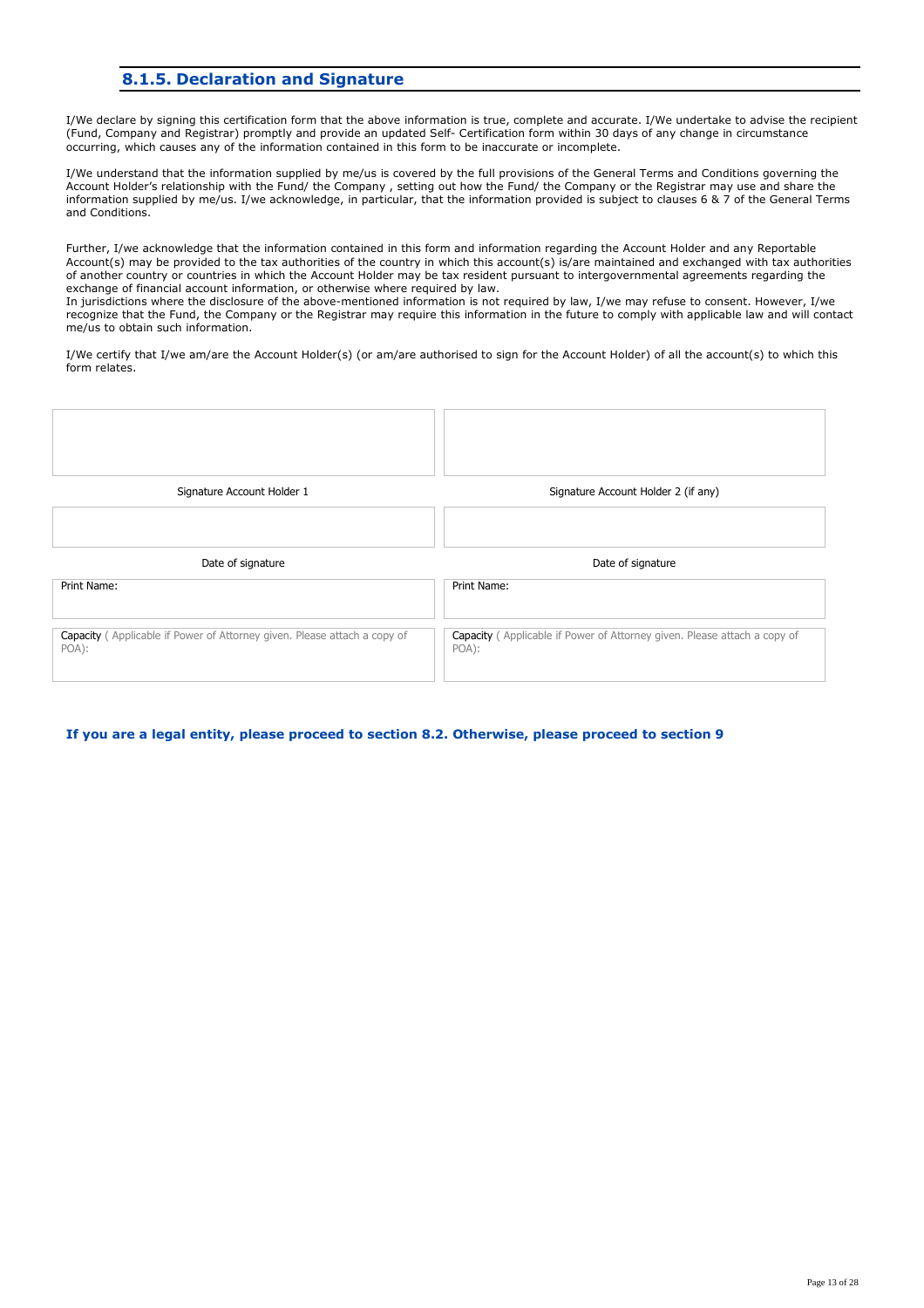### **8.2. Entity Section**

If you have any questions about your tax residence, please contact your tax advisor. Alternatively, please consult OECD website to help determine your tax residence: www.oecd.org/tax/automatic-exchange/crs-implementationand-assistance/tax-residency

Please note :

- Appendices 4, 5 and 6 will provide definitions and instructions to complete FATCA and CRS sections below
- Where the Account Holder is a Passive Non-Financial Foreign Entity, or an Investment Entity located in a Non-Participating Jurisdiction managed by another Financial Institution—Please provide information on the natural person(s) who exercise control over the Account Holder (individuals referred to as "Controlling Person(s)") in section 8.2.5 of this document or by completing an "Individual self-certification form" for each Controlling Person.

**8.2.1. U.S.Person** 

If you are not a U.S. Person, please proceed to sub-section 8.2.2 or 8.2.3 accordingly.

Please tick and complete as appropriate.

The Entity **is** a Specified U.S. Person and the Entity's U.S. Federal Taxpayer Identifying number (U.S. EIN) is as follows:

**U.S. EIN:** \_\_\_\_\_\_\_\_\_\_\_\_\_\_\_\_\_\_\_\_\_\_\_\_\_\_\_\_\_\_\_\_\_\_\_\_\_\_\_\_\_\_\_\_\_\_\_\_\_

The Entity is a U.S.Person but **not** Specified and the Entity's U.S. Federal Taxpayer Identifying number (U.S. EIN) is as follows:

**U.S. EIN:** \_\_\_\_\_\_\_\_\_\_\_\_\_\_\_\_\_\_\_\_\_\_\_\_\_\_\_\_\_\_\_\_\_\_\_\_\_\_\_\_\_\_\_\_\_\_\_\_\_

**8.2.2. Financial Institutions – FATCA classification** 

Please tick and complete as appropriate. You might refer to FATCA classification notes in Appendix 4 or to **www.irs.gov/Businesses/Corporations/Foreign-Account-Tax-Compliance-Act-FATCA**

If you are not incorporated in a U.S. country / territory for tax purposes, please provide your Global Intermediary Identification number:

**GIIN**: \_\_\_\_\_\_\_\_\_\_\_\_\_\_\_\_\_\_\_\_\_\_\_\_\_\_\_\_\_\_\_\_\_\_\_\_\_\_\_\_\_\_\_\_\_\_\_\_\_\_\_\_\_\_\_\_\_\_

The entity is an IGA Partner Jurisdiction Financial Institution and has not yet obtained a GIIN. Please provide the GIIN as soon as received.

 $\Box$  The Entity has not yet obtained a GIIN but is sponsored by another entity which does have a GIIN. Please provide your sponsor's name and sponsor's GIIN :

Sponsor's Name:\_\_\_\_\_\_\_\_\_\_\_\_\_\_\_\_\_\_\_\_\_\_\_\_\_\_\_\_\_\_\_\_\_\_\_\_\_\_\_\_\_\_ Sponsor's GIIN:\_\_\_\_\_\_\_\_\_\_\_\_\_\_\_\_\_\_\_\_\_\_\_\_\_\_\_\_\_\_\_\_\_\_\_\_\_\_

 $\Box$  Other.

In all cases, please provide your FATCA status (please note the term "Foreign" in the below classification should be understood as non-U.S.):

| L            | Participating Foreign Financial Institution (PFFI)                                                                                    |
|--------------|---------------------------------------------------------------------------------------------------------------------------------------|
| $\mathbf{L}$ | Reporting Foreign Financial Institution under IGA Model 1                                                                             |
|              | Reporting Foreign Financial Institution under IGA Model 2                                                                             |
| L            | Registered deemed-compliant Foreign Financial Institution                                                                             |
|              | Direct Reporting Non-Financial Foreign Entity                                                                                         |
| L            | Sponsored Direct Reporting Non-Financial Foreign Entity                                                                               |
| $\Box$       | Certified Deemed Compliant Foreign Financial Institution (including a Foreign Financial deemed compliant under<br>Annex II of an IGA) |
| П            | Restricted distributor                                                                                                                |
| □            | Exempt beneficial owner                                                                                                               |
| $\Box$       | Non-participating Foreign Financial Institution                                                                                       |
| L            | Territory Financial Institution                                                                                                       |
| $\Box$       | Non-reporting IGA Foreign Financial Institution treated as a: (please specify)                                                        |
|              | Other, please specify:                                                                                                                |
|              |                                                                                                                                       |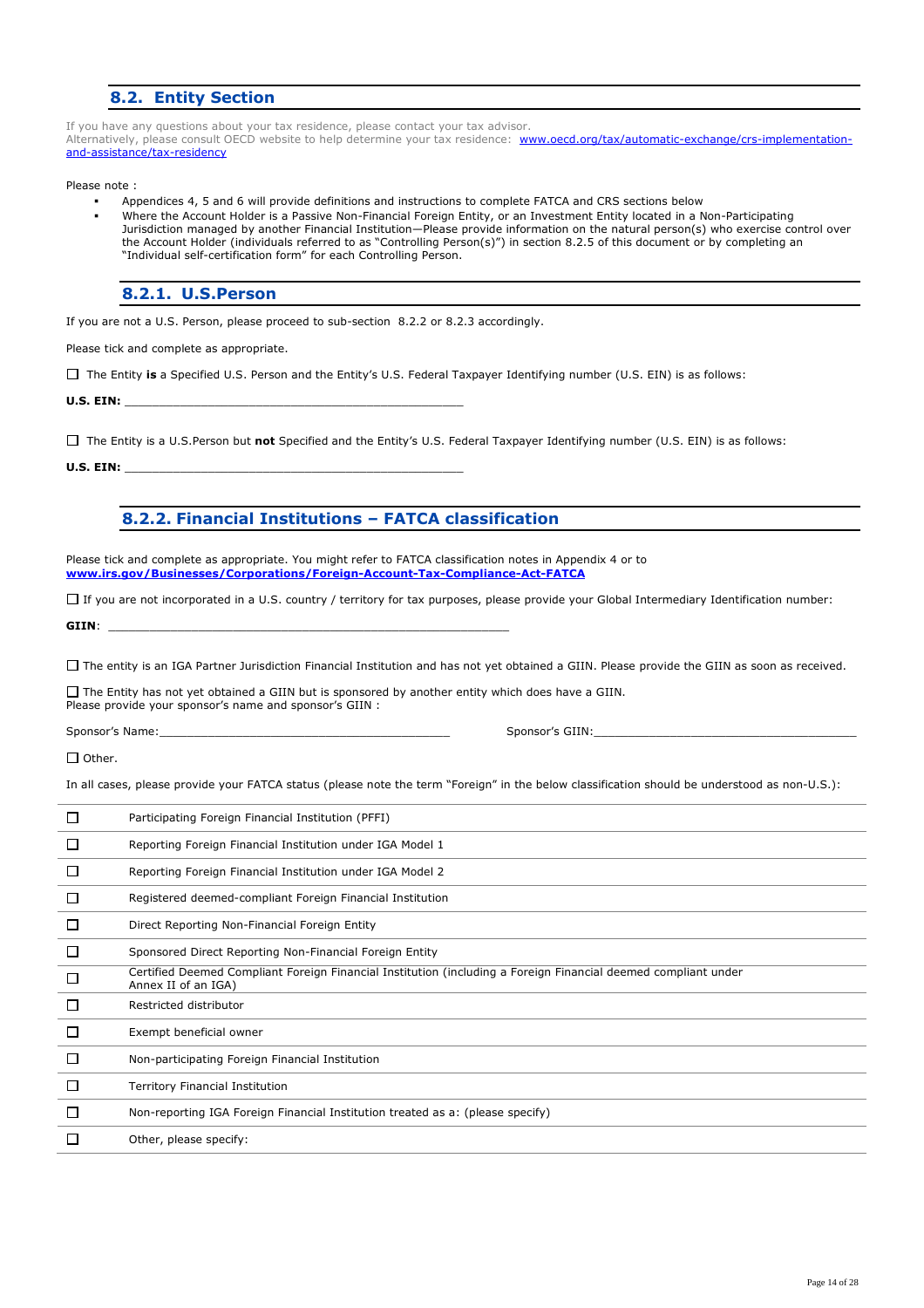### **8.2.3. Non-Financial Institutions - FATCA classification**

If the Entity is not a U.S. person and not a Financial Institution, please tick and complete as appropriate:

 $\Box$  The Entity is an Active Non-Financial Foreign Entity.

The Entity is a Passive Non-Financial Foreign Entity (please provide details of any Controlling Persons (whose percentage of ownership is 25% or greater) which are U.S. citizens or residents in the U.S. for tax purposes in section 8.2.5. The term Controlling Persons is to be interpreted in a manner consistent with the recommendations of the Financial Action Task Force.

 $\Box$  The Entity is an Excepted Non-Financial Foreign Entity.

 $\Box$  Other, please specify:

### **8.2.4. CRS Classification**

### **8.2.4.1.1. Declaration of Tax Residence-CRS**

Please indicate the Entity's country of tax residence. If the Entity is a tax resident in more than one country, please detail all countries of tax residence and associated Tax ID numbers or equivalents. Should below space be insufficient, please provide information on a separate sheet.

| <b>Country of Tax residence</b> | Tax ID Number (TIN) or<br>equivalent | TIN or equivalent not<br>available | Reason if TIN or equivalent not<br>available: |
|---------------------------------|--------------------------------------|------------------------------------|-----------------------------------------------|
|                                 |                                      |                                    |                                               |
|                                 |                                      |                                    |                                               |
|                                 |                                      |                                    |                                               |

### **8.2.4.1.2. Entity type identification**

Please tick and complete as appropriate. You might refer to CRS classification notes in Appendix 5

#### **I- Financial Institution (FI)**

| Investment Entity with tax residence in non-participating jurisdiction and managed by another FI (please fill in Section<br>8, 2, 5)         |
|----------------------------------------------------------------------------------------------------------------------------------------------|
| Other Investment Entity                                                                                                                      |
| Financial Institution other than above Investment Entity (Depositary Instritution, Custodial Institution, Specified<br>Insurance Company)    |
| Financial Institution Non Reporting according to your local jurisdiction legislation where you are resident<br>Enter precise category below: |

#### **II- Non Financial Entity (NFE)**

| Active Non Financial Entity - Corporation that is regularly traded or an affiliate of such corporation |
|--------------------------------------------------------------------------------------------------------|
| Active Non Financial Entity - Governmental Entity or Central bank                                      |
| Active Non Financial Entity - International Organisation                                               |
| Active Non-Financial Entity other than above Active Non Financial Entity classifications               |
| Passive Non-Financial Entity (please fill in Section 8.2.5)                                            |

If the Entity is a Passive Non-Financial Entity or Investment Entity with tax residence in non-participating jurisdiction, please provide details of any Controlling Persons. The term Controlling Persons is to be interpreted in a manner consistent with the Financial Action Task Force Recommendations.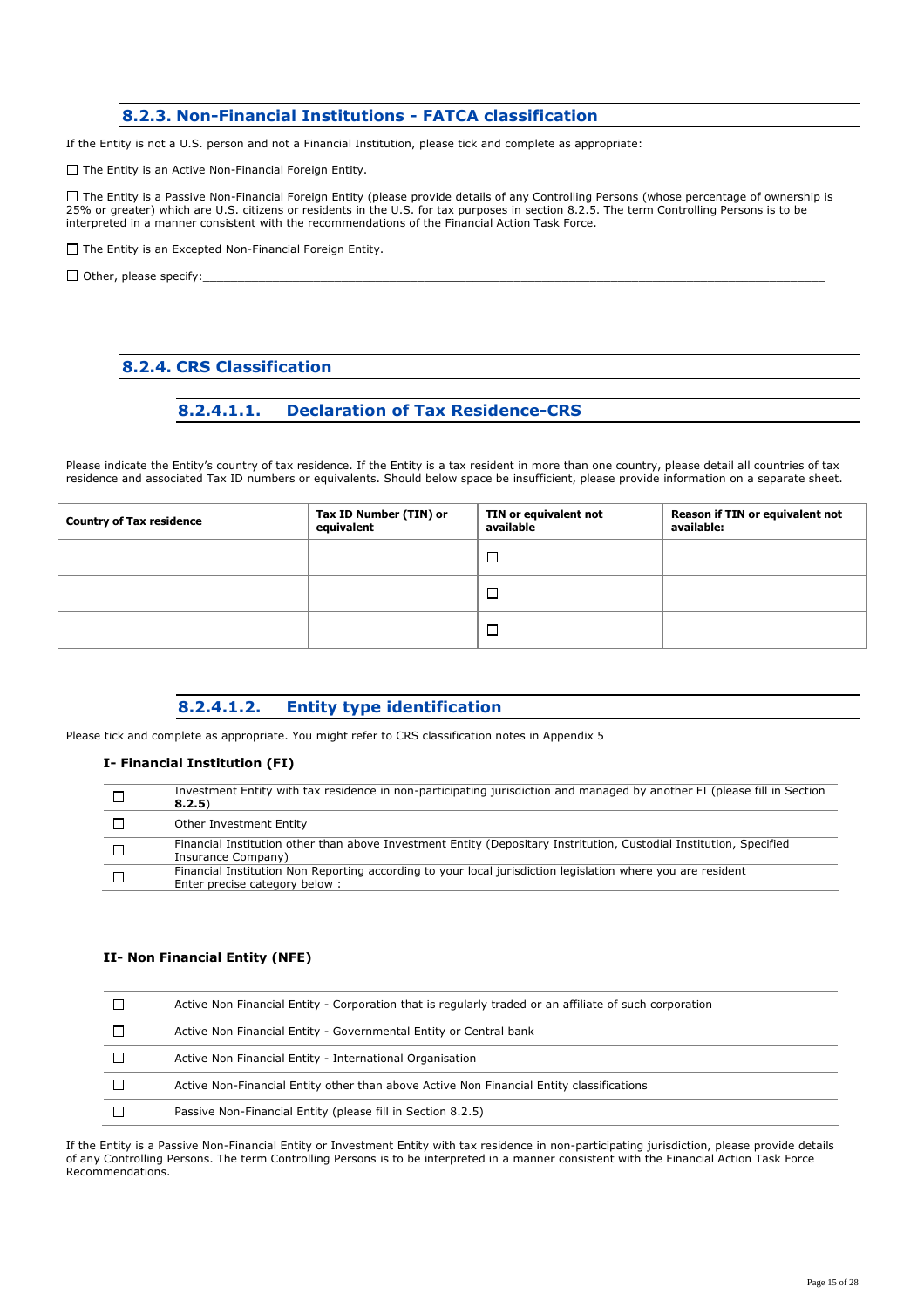### **8.2.5. Controlling Persons identification**

This section is mandatory if Entity Type is indicated:

- **In section 8.2.3** as **Passive Non-Financial Foreign (Non-U.S.) Entity**
- **In Section 8.2.4.1.2** as **Passive Non-Financial Entity**
- **In Section 8.2.4.1.2** as **Investment Entity with tax residence in non-participating jurisdiction**

Please provide details below of any Controlling Persons.Should below space not be sufficient – please provide information on a separate sheet.

Should Controlling Persons have more than one tax residence, please use the below space or provide information on a separate sheet.

 $\square$  Select if there are no Individuals that are Controlling Persons of the Entity

| Full name* | Date of<br>birth* | <b>Place of</b><br>Birth | <b>Full residence</b><br>Address* | % of<br>ownership | Tax<br>residence<br>$country*$ | TIN or<br>equivalent* | <b>Comments if no</b><br>TIN or<br>Equivalent* | Role<br>number<br>(please<br>see below<br>table for<br>reference) |
|------------|-------------------|--------------------------|-----------------------------------|-------------------|--------------------------------|-----------------------|------------------------------------------------|-------------------------------------------------------------------|
|            |                   |                          |                                   |                   |                                |                       |                                                |                                                                   |
|            |                   |                          |                                   |                   |                                |                       |                                                |                                                                   |
|            |                   |                          |                                   |                   |                                |                       |                                                |                                                                   |
|            |                   |                          |                                   |                   |                                |                       |                                                |                                                                   |

#### \* Mandatory Fields

#### **Controlling Persons Type - allowed Role number entries:**

| CP of legal person - ownership                         | 801 |
|--------------------------------------------------------|-----|
| $CP$ of legal person - other means                     | 802 |
| CP of legal person - senior managing official          | 803 |
| CP of legal arrangement - trust - settlor              | 804 |
| CP of legal arrangement - trust - trustee              | 805 |
| CP of legal arrangement - trust - protector            | 806 |
| CP of legal arrangement - trust - beneficiary          | 807 |
| CP of legal arrangement - trust - other                | 808 |
| $CP$ of legal arrangement - other - settlor-equivalent | 809 |
| CP of legal arrangement - other - trustee-equivalent   | 810 |
| CP of legal arrangement - other - protector-           | 811 |
| equivalent                                             |     |
| CP of legal arrangement - other - beneficiary-         | 812 |
| equivalent                                             |     |
| $CP$ of legal arrangement – other – other-equivalent   | 813 |
| <b>Unknown</b>                                         | UN  |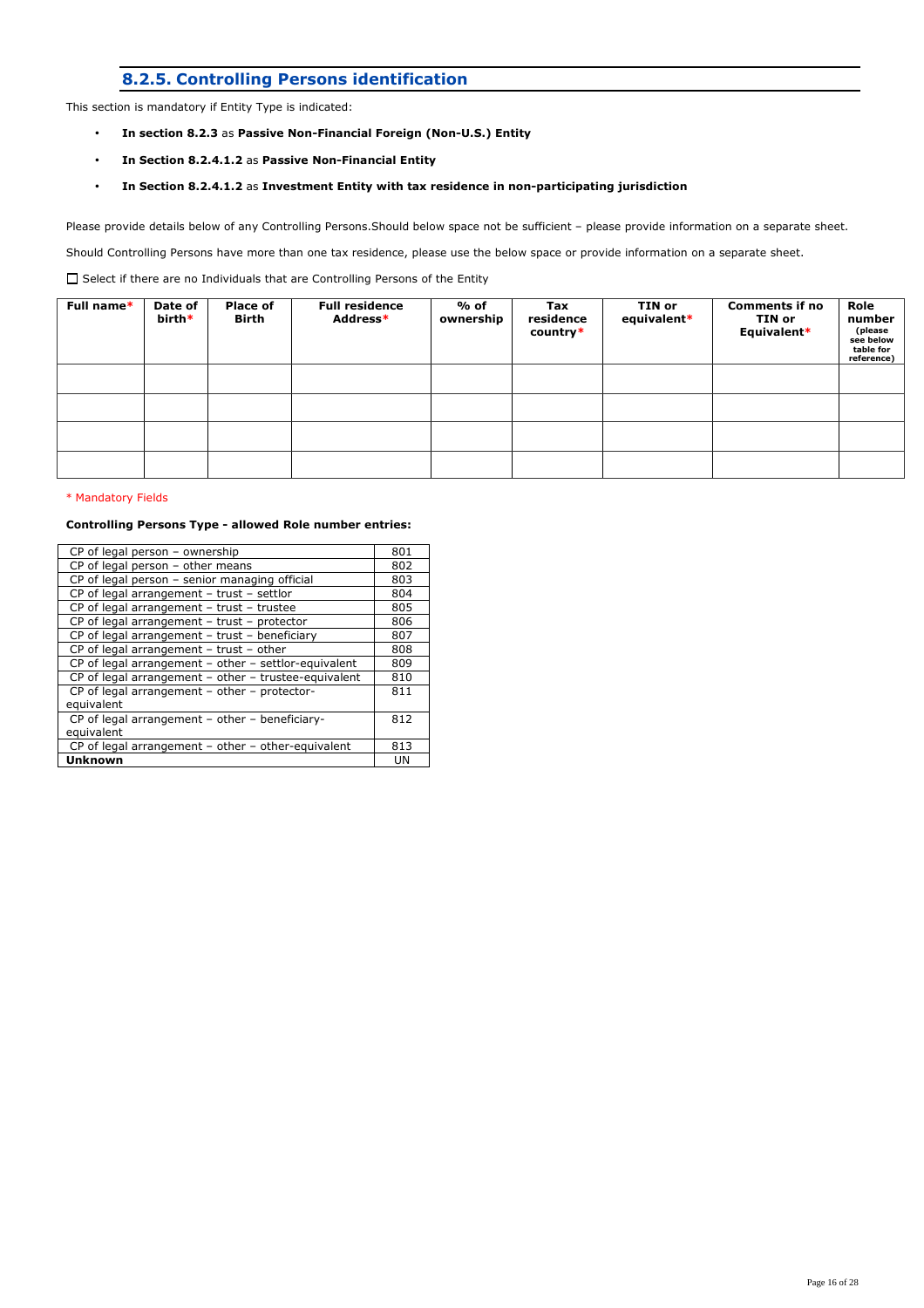#### **8.2.6. Declaration and signature**

**The account holder declares by its signature of this self certification form that the above information is true, complete and accurate and undertakes to advise the recipient ( the Fund/ the Company and the Registrar) promptly and provide an updated Self- Certification form within 30 days of any change in circumstances occurring, which causes any of the information contained in this form to be inaccurate or incomplete.** 

The account holder understands that the information supplied by them is covered by the full provisions of the General Terms and Conditions governing the Account Holder's relationship with the Fund/ the Company , setting out how the Fund/ the Company or the Registrar may use and share the information supplied by them. The account holder acknowledges, in particular, that the information provided is subject to clauses 6 & 7 of the General Terms and Conditions.

Further, the account holder acknowledges that the information contained in this form and information regarding the Account Holder/controlling person(s) and any Reportable Account(s) may be provided to the tax authorities of the country in which this account(s) is / are maintained and exchanged with tax authorities of another country or countries in which the Account Holder may be tax resident pursuant to intergovernmental agreements regarding the exchange of financial account information, or otherwise where required by law.

The consent to the communication of the relevant information set out in the foregoing paragraph will be valid for as long as the Entity is a customer of the Fund/Company maintaining the account(s) and beyond in order to enable the Fund/Company and the Registrar maintaining the account(s) to fulfil its statutory obligations

The applicant(s) will indemnify upon first demand the Fund, the Company, the Registrar or any other agent used by them against any actions, proceedings, claims, losses, damages, costs and expenses which may be brought against, suffered or incurred by them arising either directly or indirectly out of or in connection with a breach by the applicant(s) or out of the Fund, the Company, the Registrar or any other agent used by them relying on, accepting or failing to act on any instruction or declaration or information given by or on behalf of the applicant(s) unless due to the willful default, fraud or gross negligence of the Fund, the Company, the Registrar or any other agent used by them.

| Signature of the Entity representative | Signature of the second Entity representative |
|----------------------------------------|-----------------------------------------------|
|                                        |                                               |
| Date and place of signature            | Date and place of signature                   |
| Name:                                  | Name:                                         |
| Title:                                 | Title:                                        |

**Please proceed to section 9**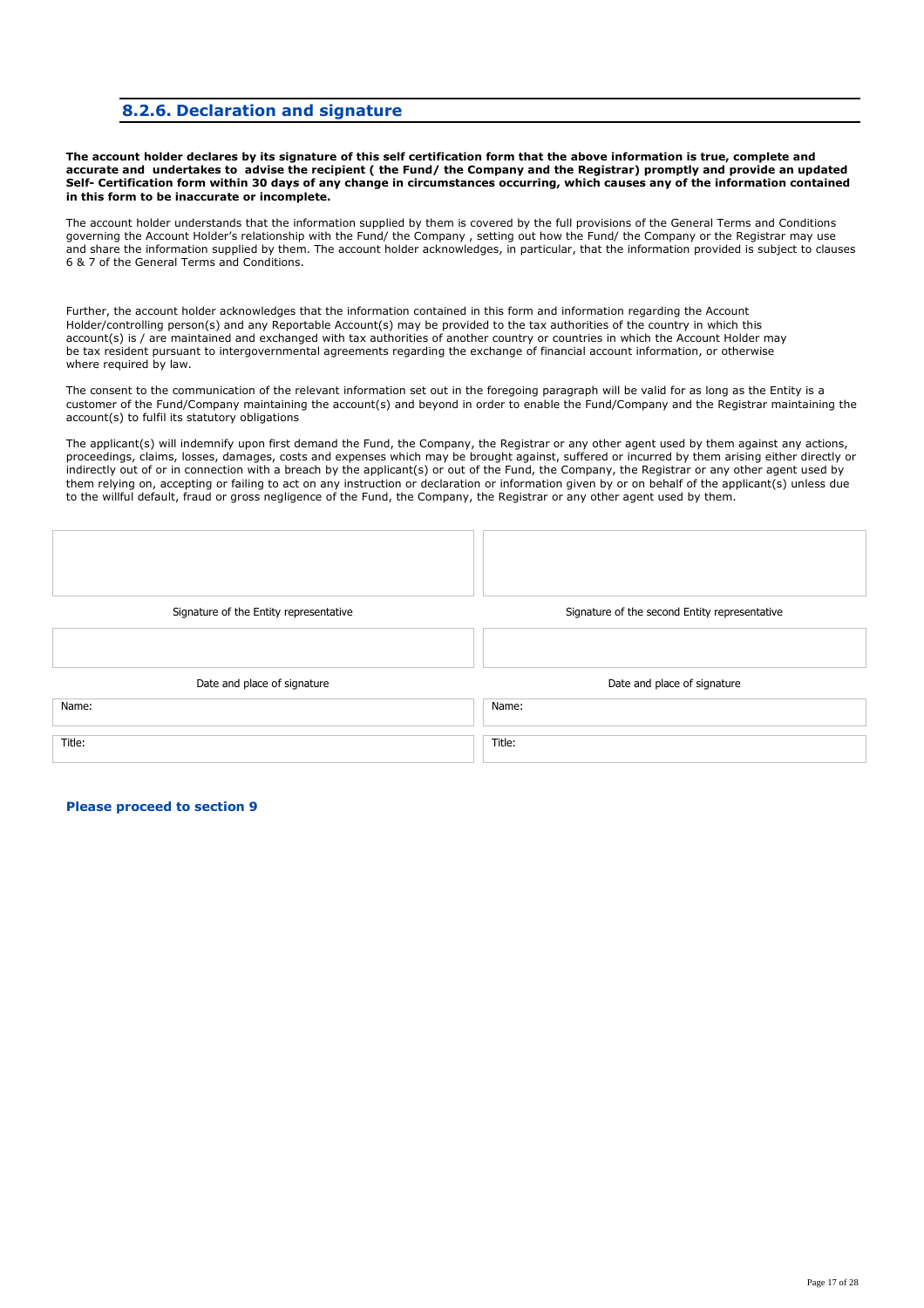| 9. | <b>ORIGIN OF THE MONIES INVESTED</b><br>Section 10) | (If the Account Holder is a regulated financial institution in an equivalent country and acting on behalf of third parties, or is covered by<br>a KYC/AML comfort letter from a parent company that is a financial institution regulated in an equivalent country, please proceed to |  |
|----|-----------------------------------------------------|--------------------------------------------------------------------------------------------------------------------------------------------------------------------------------------------------------------------------------------------------------------------------------------|--|
|    |                                                     | The Account Holder declares that the origin of the funds used for subscription is coming from: (please tick the right choice)                                                                                                                                                        |  |
|    | Inheritance (please provide some details)           | Details:                                                                                                                                                                                                                                                                             |  |

|  |  | Sale of real estate (please provide some details) |  |
|--|--|---------------------------------------------------|--|

- $\begin{tabular}{ll} \hline \textbf{S} & \textbf{Sale of real estate (please provide some} \\ \hline \textbf{Redemption from other investments (ple} \\ \hline \textbf{Savings on salary} \\ \hline \textbf{T} & \textbf{Treasury investment (Corporate)} \\ \hline \end{tabular}$  Redemption from other investments (please provide some details)
	- Savings on salary
	- Treasury investment (Corporate)
- $\Box$  Other (please describe)

Signature of the account holder  $\overline{\phantom{a}}$  Signature of the account holder 2

#### **Please proceed to section10.**

### **10. EXPECTED VOLUMES & FREQUENCY**

Please complete the below section with your expectations in terms of investment in the fund. **The expected volumes and frequency provided will not form any kind of commitment from the account holder, the beneficial owners or the intermediary.** 

| 10.1.                                                                                                          | <b>Expected frequency of trading</b> |                                                      |                                                      |                                                                      |                                                                      |                                                   |                                                   |  |
|----------------------------------------------------------------------------------------------------------------|--------------------------------------|------------------------------------------------------|------------------------------------------------------|----------------------------------------------------------------------|----------------------------------------------------------------------|---------------------------------------------------|---------------------------------------------------|--|
| Please tick the anticipated frequency.                                                                         |                                      |                                                      |                                                      |                                                                      |                                                                      |                                                   |                                                   |  |
| $\Box$ Single<br>$\Box$ Daily<br>transaction                                                                   | $\Box$ Weekly                        | $\Box$ Monthly                                       | $\Box$ Quarterly                                     | $\Box$ Semi-<br>annual                                               | $\Box$ Annual                                                        |                                                   | $\Box$ Ad-hoc                                     |  |
| 10.2.                                                                                                          | <b>Expected investment amount *</b>  |                                                      |                                                      |                                                                      |                                                                      |                                                   |                                                   |  |
| $\Box$ If you are a financial<br>institution acting on behalf of<br>third parties                              | By transaction:                      | $\Box$ Less than<br>EUR 1 million<br>(or equivalent) | $\Box$ more than<br>EUR 1 million<br>(or equivalent) | On annual<br>basis:                                                  | $\Box$ Less than<br><b>EUR 100</b><br>million (or<br>equivalent)     | (or                                               | $\Box$ over EUR<br>100 million<br>equivalent)     |  |
| For investors acting on their own behalf                                                                       |                                      |                                                      |                                                      |                                                                      |                                                                      |                                                   |                                                   |  |
| $\Box$ Individuals                                                                                             | By transaction:                      | equivalent)                                          | $\Box$ Up to EUR 10.000 (or                          |                                                                      | $\Box$ between EUR 10.000<br>and 50.000 (or equivalent)              |                                                   | $\Box$ over EUR 50.000<br>(or equivalent)         |  |
|                                                                                                                | <b>Expected Total</b><br>Investment: | (or equivalent)                                      | $\Box$ Less than EUR 25.000                          | $\Box$ between EUR 25.000<br>and 100.000 (or<br>equivalent)          |                                                                      | $\Box$ over EUR 100.000<br>(or equivalent)        |                                                   |  |
| $\Box$ Financial Institutions,<br>Insurance Companies, Pension<br>Funds, Investment Funds, Listed<br>Companies | By transaction:                      | $\Box$ Less than EUR 10<br>millions (or equivalent)  |                                                      | $\Box$ between EUR 10 millions<br>and 50 millions (or<br>equivalent) |                                                                      | $\Box$ over EUR 50<br>millions (or<br>equivalent) |                                                   |  |
|                                                                                                                | <b>Expected Total</b><br>Investment: |                                                      | $\Box$ Less than EUR 10<br>millions (or equivalent)  |                                                                      | $\Box$ between EUR 10 millions<br>and 50 millions (or<br>equivalent) |                                                   | $\Box$ over EUR 50<br>millions (or<br>equivalent) |  |
| $\Box$ Other types of investors                                                                                | By transaction:                      | (or equivalent)                                      | $\Box$ Less than EUR 1 million                       | $\Box$ between EUR 1 million<br>and 10 millions (or<br>equivalent)   |                                                                      | $\Box$ over EUR 10<br>millions (or<br>equivalent) |                                                   |  |
|                                                                                                                | <b>Expected Total</b><br>Investment: | (or equivalent)                                      | $\Box$ Less than EUR 1 million                       | $\Box$ between EUR 1 million<br>and 10 millions (or<br>equivalent)   |                                                                      | $\Box$ over EUR 10<br>millions (or<br>equivalent) |                                                   |  |

#### **Please proceed to section 11.**

-

<sup>∗</sup> mandatory data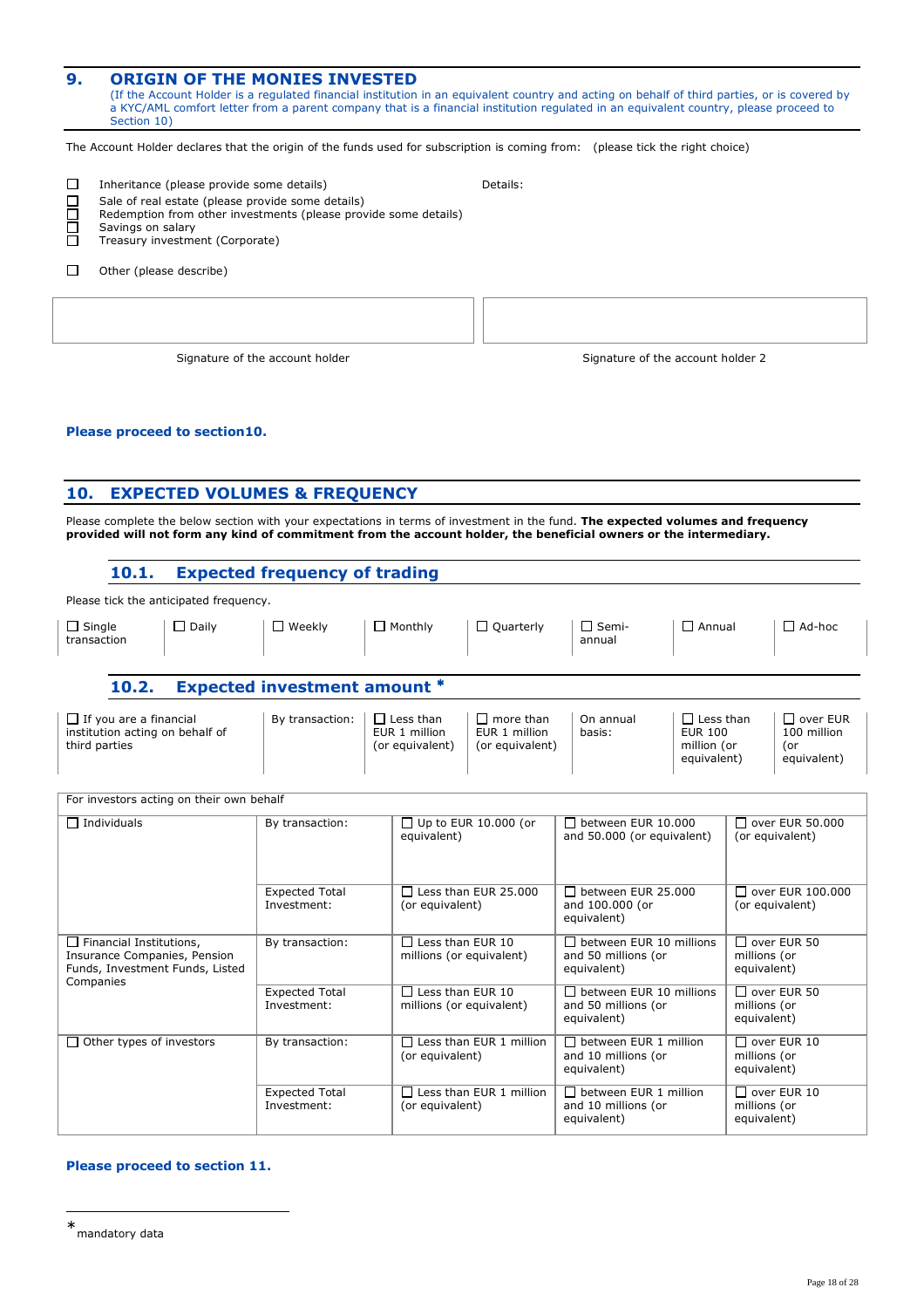### **11. DECLARATION BY THE ACCOUNT HOLDER**

The following declaration is to be signed by each Account Holder:

- Joint or Common owners: The declaration must be signed by all owners individually.<br>Minors: The declaration must be signed by the guardian on behalf
- The declaration must be signed by the guardian on behalf of the Minor.
- Corporate: The declaration must be signed by a legal representative of the company, supported by documentary evidence of the authorisation to sign on behalf of the corporate.
- Intermediary: The declaration must be signed by a legal representative of the intermediary, supported by documentary evidence of the authorisation to act on behalf of the Account Holder.

#### **The Account Holder**

- 11.1. declares to be over 18 years old and having full capacity to subscribe, hold and deal in shares of the Fund;
- 11.2. understands that its application is subject to verification for receipt and acceptance by the Fund, the Company, the Registrar or any other agent appointed by them;
- 11.3. declares and agrees that any further application for shares by it shall be (i) made or be deemed to be made in accordance with the then relevant documentation and (ii) understood as reiteration of all information made herein;
- 11.4. hereby confirms that the money or assets invested by it are neither directly nor indirectly the proceeds of any criminal act within the meaning of applicable Luxembourg law.
- 11.5. declares to have received, read, understood and agreed the applicable Key Investor Information document(s) at the time of the signature of this application form related to the share-classes or sub-funds of the Fund.
- 11.6. declares to agree to provide upon request of the Fund, The Company, the Registrar or any agent they may use, the necessary supporting identification documentation as requested by Luxembourg laws.
- 11.7. declares that the information contained in this application form is correct at the time of completion and undertakes to promptly inform the Registrar of any changes.
- 11.8. **declares it has been advised about and taken knowledge of the applicable General Terms and Conditions and explicitly agrees to clause 7**.

Signature of the account holder or Company representative Signature of the second account holder (if any) or company

representative

Title: Title:

Date and place of signature  $\Box$  Date and place of signature

Name: Name: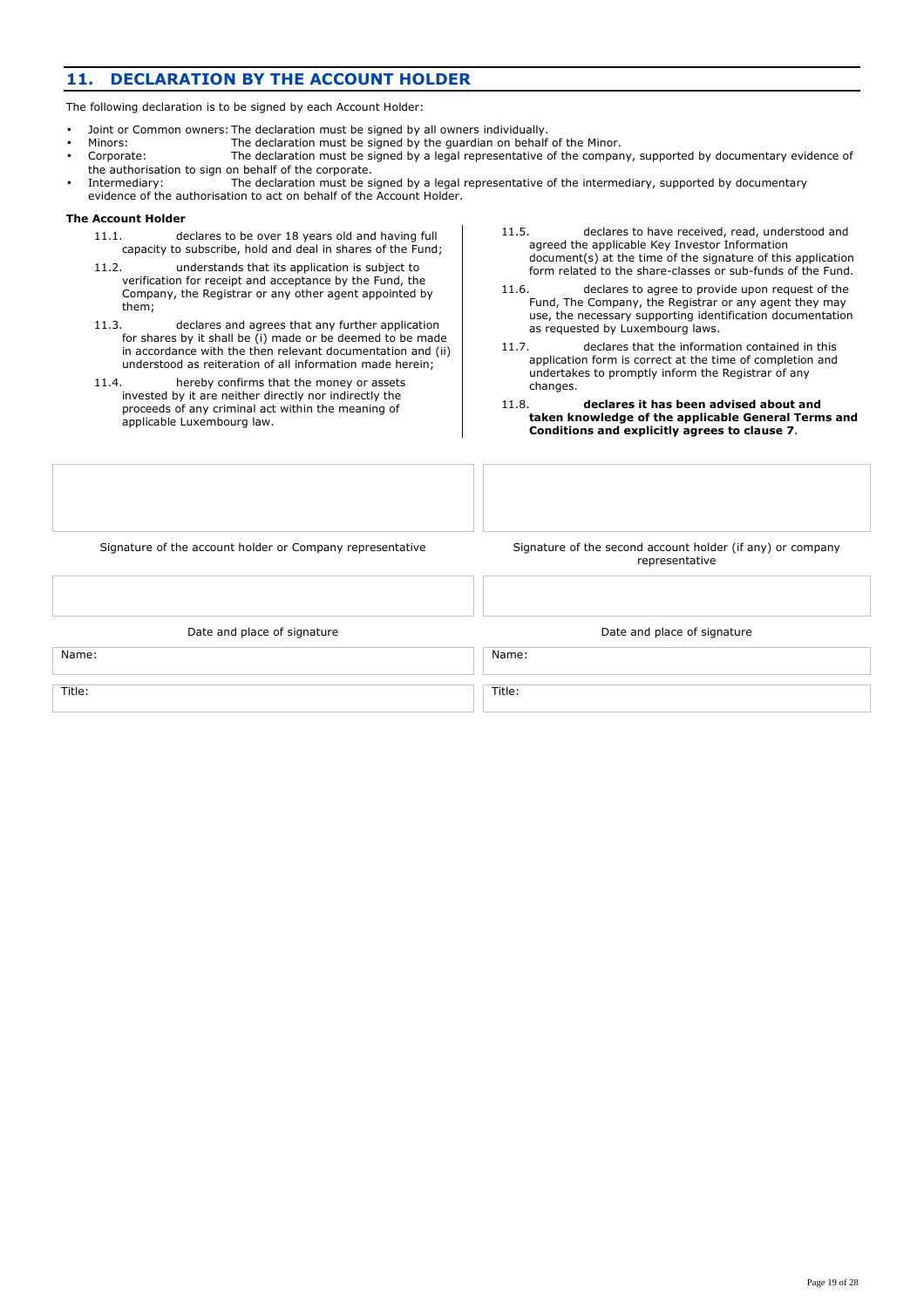### **APPENDIX 1 General Terms and Conditions**

#### 1.1. **General**

- 1.2. These Terms and Conditions relate to the opening of a register account for the purposes of subscription of shares in the Fund. The Fund – if applicable – the Company has appointed the Registrar as its transfer<br>agent to maintain and keep the investors register - and the applicant(s)<br>agree(s) to be bound by these Terms and Conditions in addition to any other official documents issued by the Fund.
- 1.3. The Fund, the Company, the Registrar or any other agent used by them reserves the right to
	- 1.3.1. reject any application in whole or in part which is not complete, supported by required documentation or for any other reason at their sole discretion.
	- 1.3.2. to request additional information and documentation, including, but not limited to, translations and certifications relating to such additional requests from the applicant(s) and existing investors in compliance with the legislation and regulations in force from time to time

#### **2. Prevention of Money Laundering and fight of terrorist financing**

- 2.1. All applicants understand that due to the changing nature of laws and regulations and the possible extensions of applicable rules, the Fund, the Company, the Registrar or any other agent used by them may update and amend its procedures as might be required from time to time to comply with such amendments.
- 2.2. In compliance with applicable anti-money laundering laws and regulations, the Fund, the Company, the Registrar or any other agent used by them may require
	- 2.2.1. require further information to carry out the required identification of the applicants or an existing investor before the application can be processed or the redemption proceeds paid out; and
	- 2.2.2. the documentation to be renewed in accordance with applicable regulation and market practice.
- 2.3. The Fund, the Company and the Fund may agree to open accounts even if the documentation is not complete to ease the timely subscription to the Fund. In such exceptional case
	- 2.3.1. the register account will be opened for subscriptions but blocked for redemptions.
	- 2.3.2. redemption orders on blocked accounts will be executed, but the redemption proceeds will be hold pending and not be paid to the Account Holder unless the documentation is complete.
	- 2.3.3. Distribution proceeds and transfer out will be hold pending unless the documentation is complete.
	- 2.3.4. Redemption proceeds according to clause 2.3.2 will not be subject to remuneration or interest bearing.
- 2.4. The Fund, the Company and the Registrar reserve the right to charge in accordance with clause 6.1 an Account Holder additional fees, if the Account Holder generates additional costs through non-collaboration for the purposes of this clause.

#### **3. Joint Applicants**

- 3.1. If more than one person is named as "Account Holder" in a single Application and Account Opening Form, all applicants will be considered as joint applicants. As such, they authorize the Fund, the Company, the Registrar or any other agent used by them to act and rely on the signed or purportedly signed instructions of any one of the applicants without liability with respect to any transfer, payment or other act made or done or omitted to be done in accordance with such instructions.
- 3.2. The joint holders shall determine between them, by separate agreement, the rights of any joint account holder on the account. The Fund, the Company, the Registrar or any other agent used by them,<br>may at any time request each joint account holder to inform it about<br>this determination and provide evidentiary support. Under no circumstances can the knowledge that the Fund, the Company, the Registrar or any other agent used by them has about the distribution of assets between the account holders of a joint account be used against the Fund, the Company, the Registrar or any other agent used by them.
- 3.3. The applicants hereby confirm that upon the death of any of the undersigned, this individual signatory power will continue to be in force. The Fund, the Company, the Registrar or any other agent used by them may rely and act without liability on any instruction including the transfer or redemption of the Shares signed by the survivor(s) unless the Fund, the Company, the Registrar or any other agent used by them has been informed in writing of the contrary.
- 3.4. Unless otherwise advised in writing, all notices and communications shall be addressed and all payments directed to the first applicant specified in section 1.1 of the present Application and Account Opening Form (the "First Applicant").

#### **4. Power of Attorney**

4.1. Where a Power of Attorney Form is required, a certified copy must be provided.

#### **5. Application by a Minor**

5.1. For the purposes of this Application and Account Opening Form, a minor ("Minor") is defined as every applicant under the age of 18 years old.

- 5.2. If the Application and Account Opening Form is submitted on behalf of, and the register account to be opened in the name of a Minor, the<br>Application and Account Opening Form must be signed by the legal<br>guardian(s) ("Legal Guardian"). Duly certified proof of the legal<br>guardianship has to be su other agent used by them. The legal guardian(s) must provide a certified copy of a valid ID card/passport of their own and the Minor.
- 5.3. The Legal Guardians, where more than one legal guardian exists, may authorize, to the extent permitted by any applicable law, one or another by notice in writing to the Registrar or any other agent used by them to<br>represent the person under 18 years old solely. Such needs to be<br>provided to the Registrar in original duly signed by each guardian. Sole<br>representat the Registrar of said original.
- 5.4. Upon reaching the age of 18 years, the (former) Minor must inform the Fund, the Company, the Registrar or any other agent used by them and submit a new Application and Account Opening Form signed by itself as the Account Holder. Until the new Application and Account Opening<br>Form duly signed by the Account Holder has been received and<br>accepted, the Fund, the Company, the Registrar or any other agent<br>used by them, transactions wi

#### **6. Indemnity**

6.1. The applicant(s) will indemnify upon first demand the Fund, the Company, the Registrar or any other agent used by them against any actions, proceedings, claims, losses, damages, costs and expenses which may be brought against, suffered or incurred by them arising either directly or indirectly out of or in connection with a breach by the applicant(s) of these Terms and Conditions or out of the Fund, the<br>Company, the Registrar or any other agent used by them relying on,<br>accepting or failing to act on any instruction or declaration or<br>information given by or willful default, fraud or gross negligence of the Fund, the Company, the Registrar or any other agent used by them.

#### **7. Confidentiality, data processing and professional secrecy**

- 7.1. The Fund, the Company, the Registrar or any other agent used by them agree to keep all information concerning the applicant(s) confidential unless required to disclose such information to third parties by applicable Law or by formal instruction of the applicant(s).
- 7.2. The applicant(s) accept(s) and agree(s) that the Fund, the Company, the Registrar or any other agent used by them may be requested to disclose personal details for the processing of cash payment instructions in accordance with the mandatory obligation provided in Article 16 of the Act of November 12, 2004 (as amended) regarding the fight against money laundering and terrorism financing.
- 7.3. The applicant(s) declare(s) that it understands that the personal data or information given in this Application and Account Opening Form or otherwise provided to or obtained by the Fund or the Company, acting as data controller, on application or at any other time, as well as details<br>of any shareholding (the "Personal Data"), will be stored in digital form<br>or otherwise and processed in accordance with the Luxembourg Law on the Data protection dated 2 August 2002 as amended (the "Data Law"). As per the before said, each applicant
	- 7.3.1. understands and acknowledges that the Fund, as well as, where relevant the Company and those companies to which<br>the Fund or the Company delegate distribution or investor<br>servicing duties, the distributors or any other service<br>providers such as the Registrar, representatives or party agents will collect, retain, maintain and disclose Personal Data in accordance with applicable laws, including potentially to their group's world wide offices or affiliates (the **"**Data Processors**"**)
	- 7.3.2. understands that the Personal Data supplied will enable the Fund as well as, where relevant, the Company and any of the Data Processors, to administer its account and provide appropriate services.
	- **7.3.3. does consent to the Personal Data being used by the Fund as well as, where relevant, the Company for promoting products relating to the Fund or the Company.**
	- **7.3.4. acknowledges that the Fund, as well as, where relevant, the Data Processors may be required by**  applicable laws and regulation to provide the Personal<br>Data to tax, supervisory or other authorities in various<br>jurisdictions, in particular those where (i) the Fund is<br>or is seeking to be registered for public or limited **offering of its shares, (ii) investors are resident, domiciled or citizens, (iii) the Fund, as well as, where relevant the Company and those companies to which**  the Fund or the Company delegate distribution or<br>investor servicing duties, the distributors or any other<br>service providers such as the Registrar,<br>representatives or third-party agents is or is seeking<br>to be registered, li **invest.**
	- **7.3.5. acknowledges that by signing this Application and Account Opening Form, that the Personal Data may be transferred to or stored in a country that does not have equivalent data protection laws to those of the European Union.**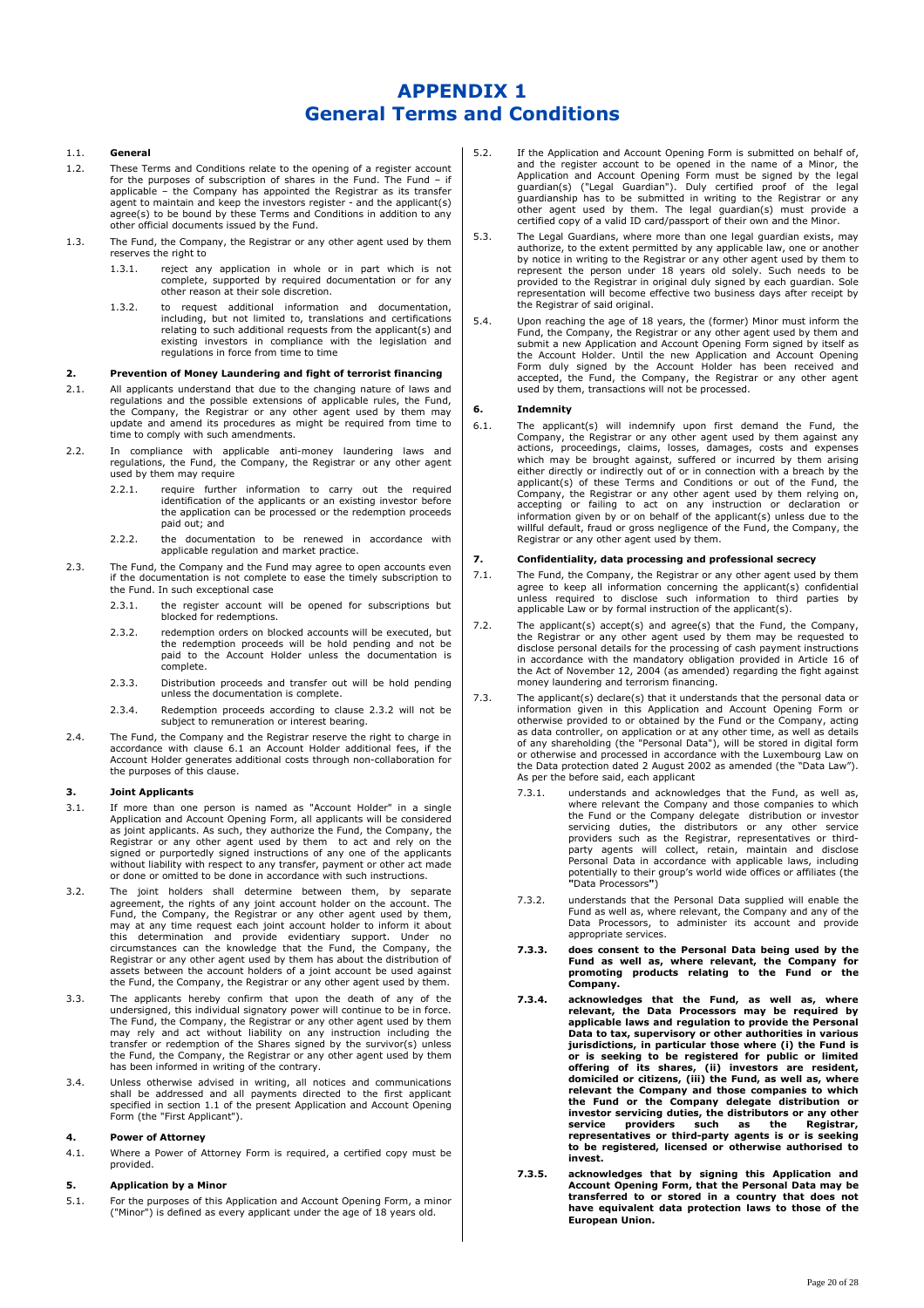- **7.3.6. declares to wave in favour of the Fund, as well as, where relevant the Company and those companies to which the Fund or the Company delegate distribution** or investor servicing duties, the distributors or any<br>other service providers such as the Registrar,<br>representatives or third-party agents the Luxembourg<br>professional secrecy requirements relating to the **financial sector.**
- **7.4. The applicant(s) accept(s) that personal details may be disclosed by the Fund, the Company, the Registrar or any other agent used by them to external parties such as the Fund's sponsor, the Fund's Authorized Distributors or as deemed necessary by the Fund, the Company, the Registrar or any other**  agent used by them for the provision of enhanced shareholders'<br>related services and that personal details (subject to the<br>application of local laws and/or regulations) be used outside<br>Luxembourg, and from time to time in c **deemed as equivalent in terms of Data Protection regulation, and may therefore be potentially subject to the scrutiny of regulatory and tax authorities outside Luxembourg.**
- **7.5. The applicant(s) is/are aware that, notwithstanding the foregoing, it will be able, at any time, to (i) refuse the collecting, processing and sharing, (ii) have access, (iii) require correction or (iv) deletion of such information. As such action according to (i) to (iv) may affect the existence or continuation of the provision of services by the Fund, the Company, the Registrar or any other agent used by them, the applicant(s) acknowledge(s) that neither the Fund, the Company, the Registrar nor any other agent used by them will be liable for any loss or damage incurred by the applicant(s) in the context of such action according to (i) to (iv) by the Company. The Fund, the Company, the Registrar or any other agent used by them will, however reserve the right to redeem the participation of the applicant(s) to ensure full compliance with the applicable laws and regulations and remain liable for the proper handling and fulfillment of its data protection duties.**

#### **8. Document and information retention**

- 8.1. The applicant(s) acknowledge(s) and agree(s) that the applicant(s)' personal details will be held by the Fund, the Company, the Registrar or any other agent used by them and may be subject to data processing.
- 8.2. The applicant(s) will have access to his/her/their personal details and will be entitled to request relevant amendments to such details.
- 8.3. The Fund, the Company, the Registrar or any other agent used by them will keep the personal details at least 10 years during the relationship and 5 years after the end of the relationship between the applicant(s) and the Fund.

#### **9. Instructions**

- 9.1. All notices, reports, statements, documents and communications will be sent at the risk of the applicant(s) by ordinary mail or where otherwise<br>specified by Luxembourg legislation or the Fund's constitutional<br>documents, by registered mail to the address of the First Applicant<br>unless otherwise delays in delivery including but not limited to errors in communication. The applicant(s) hold(s) harmless the Fund, the Company, the Registrar or any other agent used by them of all responsibility in this respect.
- 9.2. All notices, reports, statements, documents and communications sent to the address of the first applicant are deemed to have been effected to all the applicants on the date sent to the first applicant's address.
- 9.3. Instructions may be given by letter or facsimile and are at the risk of the applicant(s). The applicant(s) assume(s) all risks and in particular those arising from delays in delivery, errors in communication, or comp Fund, the Company, the Registrar or any other agent used by them of all responsibility in this respect.
- 9.4. The applicant(s) specifically agree(s) that for instructions sent by fax<br>he/they hold the Fund, the Company, the Registrar or any other agent<br>used by them fully indemnified from and against all liabilities, losses, costs, actions, proceedings, claims and demands which may be incurred by or brought or made against the Fund, the Company, the Registrar or any other agent used by them arising directly or indirectly from having acted upon such instructions.
- 9.5. In case the application form is sent by fax, the original must also be sent to the Fund, the Company, the Registrar or any other agent used by them.
- 9.6. A fax authority is not sufficient for notifications of change of name, notification of death, deed of pledges and appointment of an attorney or any other notification or instruction where original documentation is required to be sent by post to the Fund, the Company, the Registrar or any other agent used by them.
- 9.7. The applicant(s) shall check the accuracy of the details contained in the contract notes and statements of accounts sent by the Fund, the<br>Company, the Registrar or any other agent used by them. Failure to<br>report any inaccuracy within 30 business days of their dispatch will<br>result in the confirma applicant(s).

#### **10. Telephone Recording**

- 10.1. The applicant(s) specifically accept(s) that telephone-recording<br>procedures may be used by the Fund, the Company, the<br>Registrar or any other agent used by them and agree(s) that<br>these records may be used in court or **the same value as written evidence.**
- **11. Fraudulent use of signature**

11.1. Neither the Fund, the Company, the Registrar or any other agent used by them shall be liable for the fraudulent use by a third party of the applicant's signature, whether this signature be authentic or forged ("Fraudulent Instruction").

11.2. Except in the event of gross negligence on the part of the Fund, the Company, the Registrar or any other agent used by them in the verification of the signatures and signatory powers on the documentation, the Fund, t agent used by them shall not be liable for any damage, loss, expense or<br>liability of any nature which the applicant(s) may suffer due to the<br>reliance by the Fund, the Company, the Registrar or any other agent<br>used by them Company, the Registrar or any other agent used by them believe in good faith to be genuine and to have been given or signed by the applicant(s).

#### **12. Severance**

12.1. If any provision or clause of these Terms and Conditions is or becomes void or unenforceable in whole or in part for any reason such enforceability or invalidity shall not affect the validity of the remaining terms and conditions. Terms and Conditions corresponding in sense must replace the invalid terms and conditions.

#### **13. Applicable law**

13.1. The laws of the Grand Duchy of Luxembourg shall govern the validity and construction of these Terms and Conditions and the parties agree to be bound by the exclusive jurisdiction of the courts of Luxembourg City, Grand Duchy of Luxembourg.

#### **14. Final Provision**

14.1. These Terms and Conditions form an integral part of the Application and Account Opening Form, which applicant(s) declare(s) having accepted by signing this Application and Account Opening Form.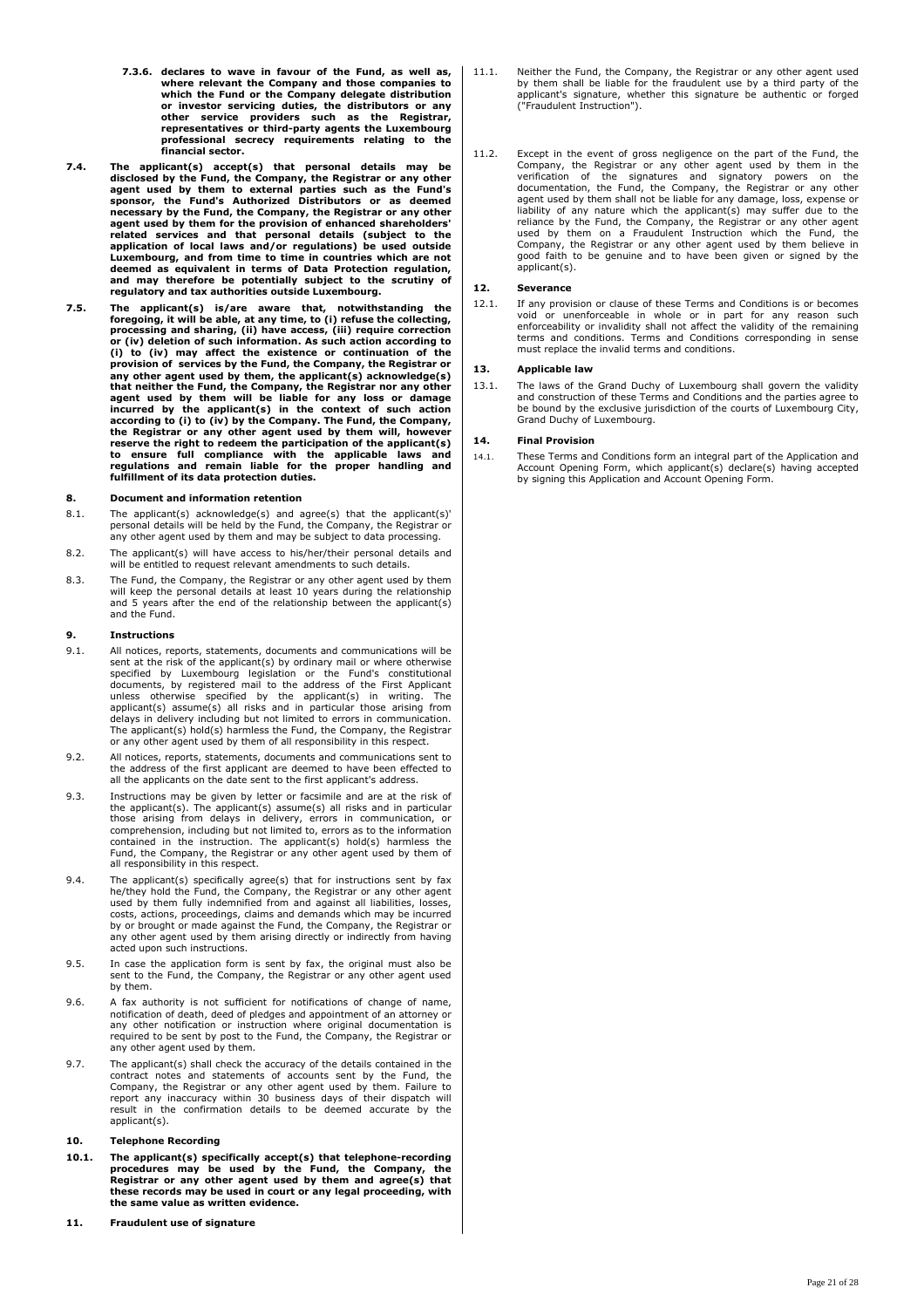### **APPENDIX 2 Additional Account Holder Declaration**

This Additional Account Holder Declaration is provided in addition to the ACCOUNT OPENING AND APPLICATION FORM.

The applicant confirms by its signature below that he has taken knowledge of and agrees to the ACCOUNT OPENING AND APPLICATION FORM, the contained declarations as well as the included General Terms and Conditions.

| $\Box$ Mrs<br>$\Box$ Mr<br>$\Box$ Ms                        | (please tick the right choice)             | $\Box$ Joint account $\Box$ Common account (please tick the right choice) <sup>5</sup> |                                                                                  |  |  |
|-------------------------------------------------------------|--------------------------------------------|----------------------------------------------------------------------------------------|----------------------------------------------------------------------------------|--|--|
| Surname(s)                                                  |                                            | First Name                                                                             |                                                                                  |  |  |
| Date of birth (DD/MM/YYYY)                                  | Country of birth<br>Place<br>&             | Occupation:                                                                            | Nationality                                                                      |  |  |
| Passport / ID Number:<br>(circle the right choice)          | <b>Issuing Country:</b>                    | Expiration Date (DD/MM/YYYY)                                                           | Double Nationality:<br>$\square$ Never<br>$\Box$ Renounced<br>$\Box$ Yes, which: |  |  |
| Registered Address*<br>Number:<br>Street                    | <b>Registered Address</b><br>Town/Village: | <b>Registered Address</b><br>Post Code:                                                | <b>Registered Address</b><br>Country:                                            |  |  |
| Mailing Address if different from above<br>Number<br>Street | Mailing Address<br>Town/Village:           | <b>Mailing Address</b><br>Post Code:                                                   | Mailing Address<br>Country:                                                      |  |  |
| Telephone:                                                  | Fax:                                       | E-Mail:<br>@                                                                           | Mobile-Phone:                                                                    |  |  |

\* P.O. Box and "in care of" addresses are not valid registered address. These are acceptable for mailing purposes.

 $\Box$ I/we declare I/we **am/are the ultimate economic beneficiary(ies)** of the shares being subscribed.

 $\Box$ I/we **am/are not the ultimate economic beneficiary** of the shares being subscribed.

### **Declaration of US Citizenship or US residence for Tax Purposes (FATCA)**

Please tick and complete as appropriate.

I confirm that:

I am a U.S. person, citizen and/or resident in the U.S. or with a U.S. dual citizenship for tax purposes and my U.S. federal taxpayer identifying number (U.S. TIN) is as follows:

**U.S. TIN** :

□ I confirm that I was born in the U.S. (or a U.S territory) but I am no longer a U.S. citizen as I have voluntarily surrendered my citizenship as evidenced by the appropriate documents I will join.

I am not a U.S. person, citizen and/or resident in the U.S. or with a U.S. dual citizenship for tax purposes.

Please proceed with next section below.

Note: you are considered a US resident for tax purposes if you meet certain tests including the substantial presence test

Substantial Presence Test:

To meet this test, you must be physically present in the United States for at least:<br>1. 31 days during the current year, and

- 31 days during the current year, and
- 2. 183 days during the 3-year period that includes the current year and the 2 years immediately before that, counting:
	- All the days you were present in the current year, and
		- 1/3 of the days you were present in the first year before the current year, and
		- 1/6 of the days you were present in the second year before the current year.

Some exceptions regarding individual's specific situations are provided on the Internal Revenue Services (IRS) website. For more details, refer to: **https://www.irs.gov/Individuals/International-Taxpayers/Substantial-Presence-Test**

#### **Declaration of Tax Residence (CRS)**

Note: Declaration of Tax residence is requested in the context of the OECD Common Reporting Standard ("CRS"), an initiative to implement automatic exchange of financial account information on a global basis.

 5 Please note that in the case of a joint account, all applicants will be considered as joint account holders, but each joint account holder has an individual signatory power to engage the account on behalf of all; in the case of a common account, signatures of all account holders are required.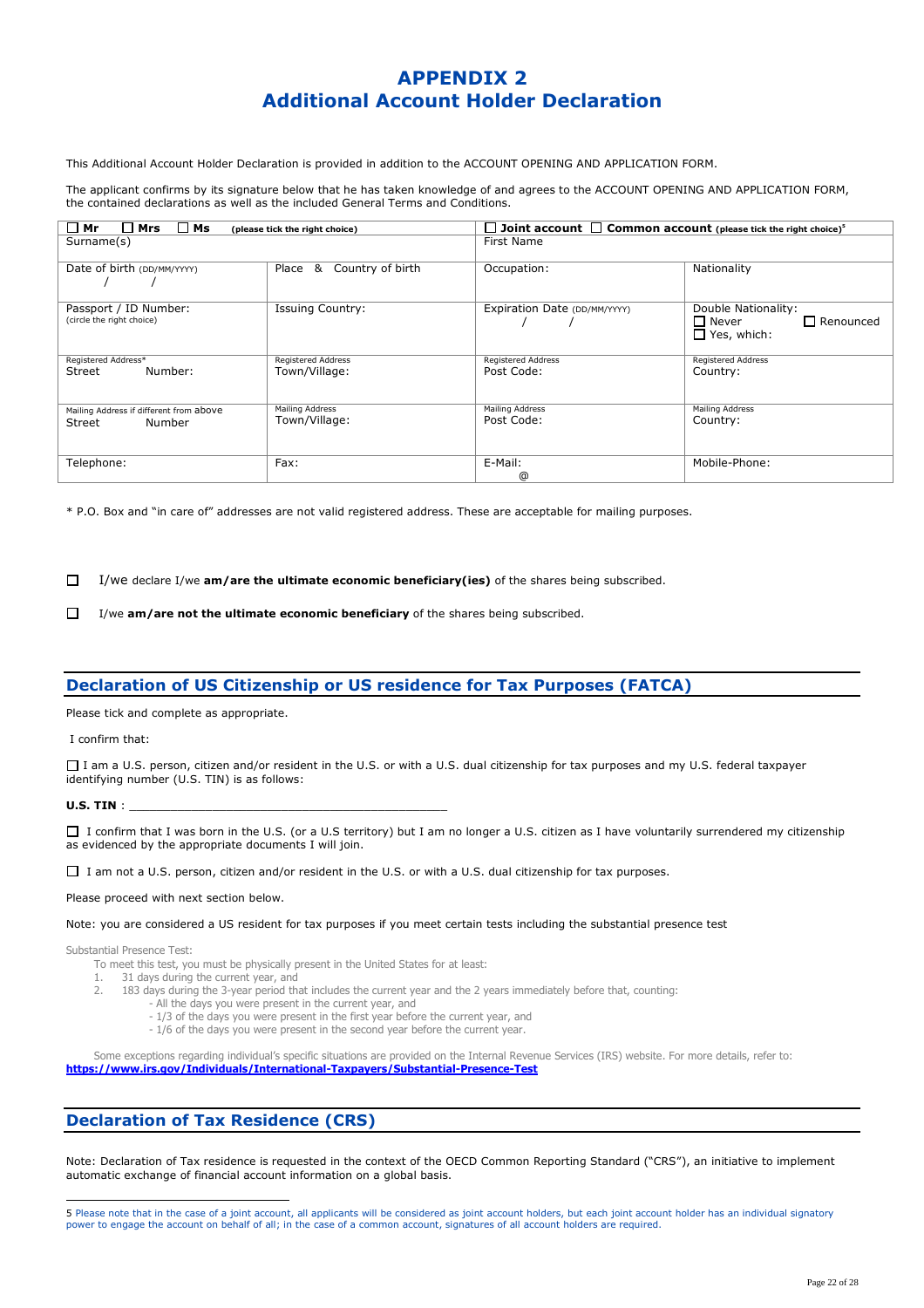Please indicate your place of tax residence. If resident in more than one country please detail all countries of tax residence and associated Tax ID numbers.

| <b>Country of Tax residence</b> | Tax ID Number (TIN) or equivalent | TIN or equivalent not<br>available | Reason if TIN or equivalent not available: |
|---------------------------------|-----------------------------------|------------------------------------|--------------------------------------------|
|                                 |                                   |                                    |                                            |
|                                 |                                   |                                    |                                            |
|                                 |                                   |                                    |                                            |

### **Declaration and Signature**

I declare by signing this certification form that the above information is true, complete and accurate. I undertake to advise the recipient (Fund, Company and Registrar) promptly and provide an updated Self- Certification form within 30 days of any change in circumstance occurring, which causes any of the information contained in this form to be inaccurate or incomplete.

I understand that the information supplied by me is covered by the full provisions of the General Terms and Conditions governing the Account Holder's relationship with the Fund/ the Company, setting out how the Fund/ the Company or the Registrar may use and share the information supplied by me. I acknowledge, in particular, that the information provided is subject to clauses 6 & 7 of the General Terms and Conditions.

Further, I acknowledge that the information contained in this form and information regarding the Account Holder and any Reportable Account(s) may be provided to the tax authorities of the country in which this account(s) is / are maintained and exchanged with tax authorities of another country or countries in which the Account Holder may be tax resident pursuant to intergovernmental agreements regarding the exchange of financial account information, or otherwise where required by law.

In jurisdictions where the disclosure of the above-mentioned information is not required by law, I may refuse to consent. However, I recognize that the Fund, the Company or the Registrar may require this information in the future to comply with applicable law and will contact me to obtain such information.

I certify that I am the Account Holder(s) (or am authorised to sign for the Account Holder) of all the account(s) to which this form relates.

Signature of the account holder

Date and place of signature

Print Name:

Capacity ( Applicable if Power of Attorney given. Please attach a copy of POA):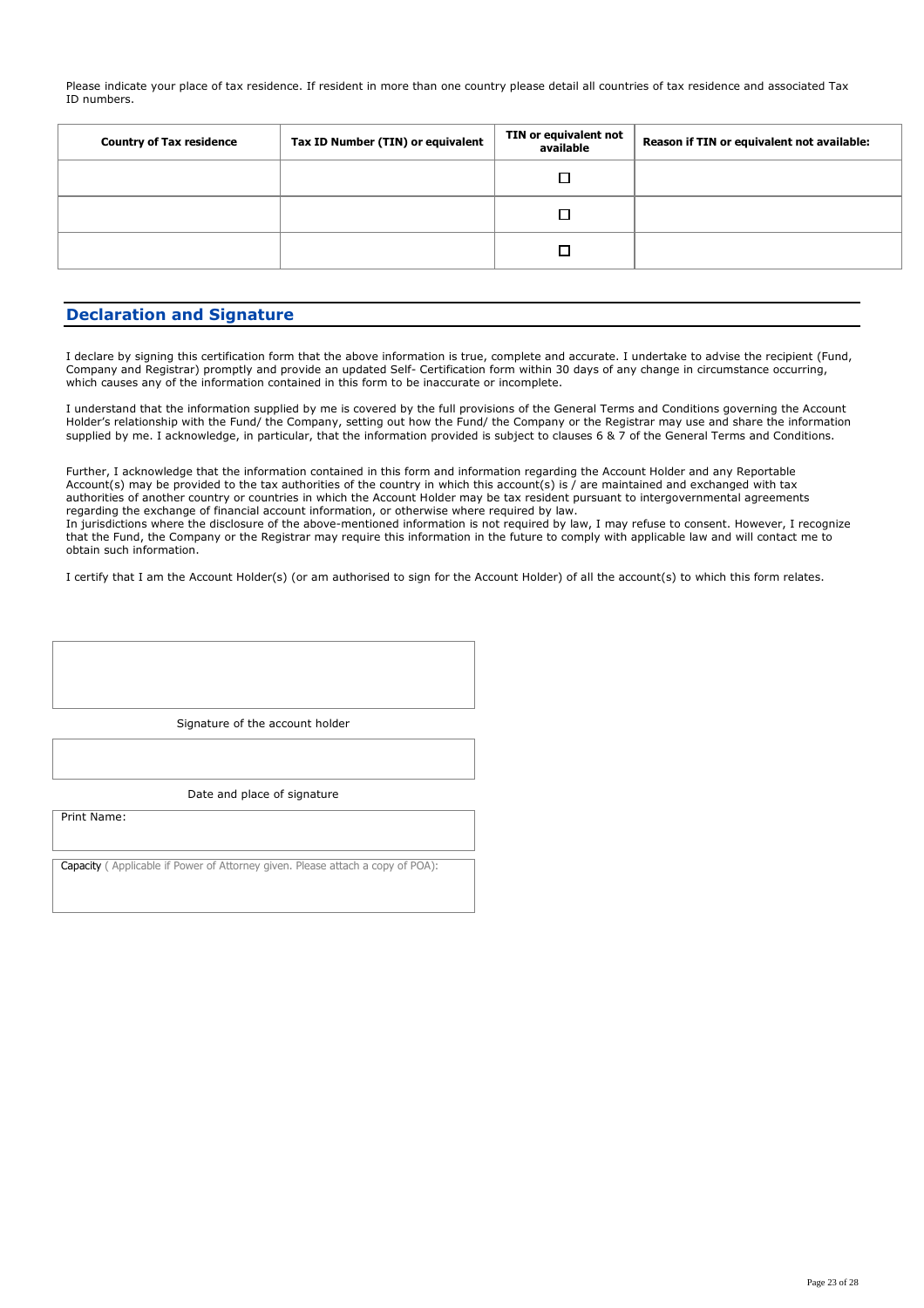### **APPENDIX 3 Ultimate Economic Beneficiary information**

This Ultimate Economic Beneficiary information is provided in addition to the ACCOUNT OPENING AND APPLICATION FORM.

The applicant confirms by its signature below that he has taken knowledge of and agrees to the ACCOUNT OPENING AND APPLICATION FORM, the contained declarations as well as the included General Terms and Conditions.

#### **Please complete either the Natural person or Legal entity section.**

| □<br><b>Natural Person</b>                                           |                                                                           | П<br><b>Legal entity</b>                                                                                                                    |                                                                                                                                     |  |  |
|----------------------------------------------------------------------|---------------------------------------------------------------------------|---------------------------------------------------------------------------------------------------------------------------------------------|-------------------------------------------------------------------------------------------------------------------------------------|--|--|
| Mr<br>Mrs<br>Ms                                                      |                                                                           | $\square$ Bank<br>$\Box$ Insurance Company<br>$\Box$ Pension Fund<br>□ Investment/Mutual Fund<br>$\Box$ Nominee<br>$\Box$ Government entity | Other Financial Institution<br>Corporate<br>Partnership<br>Foundation/Association<br>$\Box$ Trust<br>$\Box$ Other (please specify): |  |  |
| Surname                                                              |                                                                           | Company Name                                                                                                                                |                                                                                                                                     |  |  |
| <b>First Name</b>                                                    |                                                                           | Parent Company/ Head office:                                                                                                                |                                                                                                                                     |  |  |
| Date of birth (DD/MM/YYYY)                                           | Place & Country of birth                                                  | Date of Incorporation (DD/MM/YYYY)<br>$\prime$                                                                                              | Country of Incorporation                                                                                                            |  |  |
| Passport / ID Number<br>(circle the right choice)                    | <b>Issuing Country</b>                                                    | Area of activity:                                                                                                                           | Stock exchange listing:<br>$\Box$ No<br>$\Box$ Yes:<br>Listing Code:                                                                |  |  |
| Expiration Date (DD/MM/YYYY)                                         | Nationality                                                               | Tax residence                                                                                                                               | Company Register                                                                                                                    |  |  |
| Occupation (if retired your major<br>occupation during active life): | Double Nationality<br>$\Box$ Never $\Box$ Renounced<br>$\Box$ Yes, which: | Regulated Entity:<br>$\Box$ No<br>$\Box$ Yes                                                                                                | License number:                                                                                                                     |  |  |
|                                                                      |                                                                           | Regulator:                                                                                                                                  | Requlator web-address:                                                                                                              |  |  |
| <b>Common Section</b>                                                |                                                                           |                                                                                                                                             |                                                                                                                                     |  |  |
| Registered Address*<br>Street<br>Number:                             | <b>Registered Address</b><br>Town/Village:                                | <b>Registered Address</b><br>Post Code:                                                                                                     | <b>Registered Address</b><br>Country:                                                                                               |  |  |
| Mailing Address if different from above<br>Street<br>Number          | Mailing Address<br>Town/Village:                                          | <b>Mailing Address</b><br>Post Code:                                                                                                        | <b>Mailing Address</b><br>Country:                                                                                                  |  |  |
| Telephone:                                                           | Fax:                                                                      | E-Mail:<br>$^{\circ}$                                                                                                                       | Mobile-Phone:                                                                                                                       |  |  |

\* P.O. Box and "in care of" addresses are not valid registered address. These are acceptable for mailing purposes.

Signature of the ultimate economic beneficiary

Date and place of signature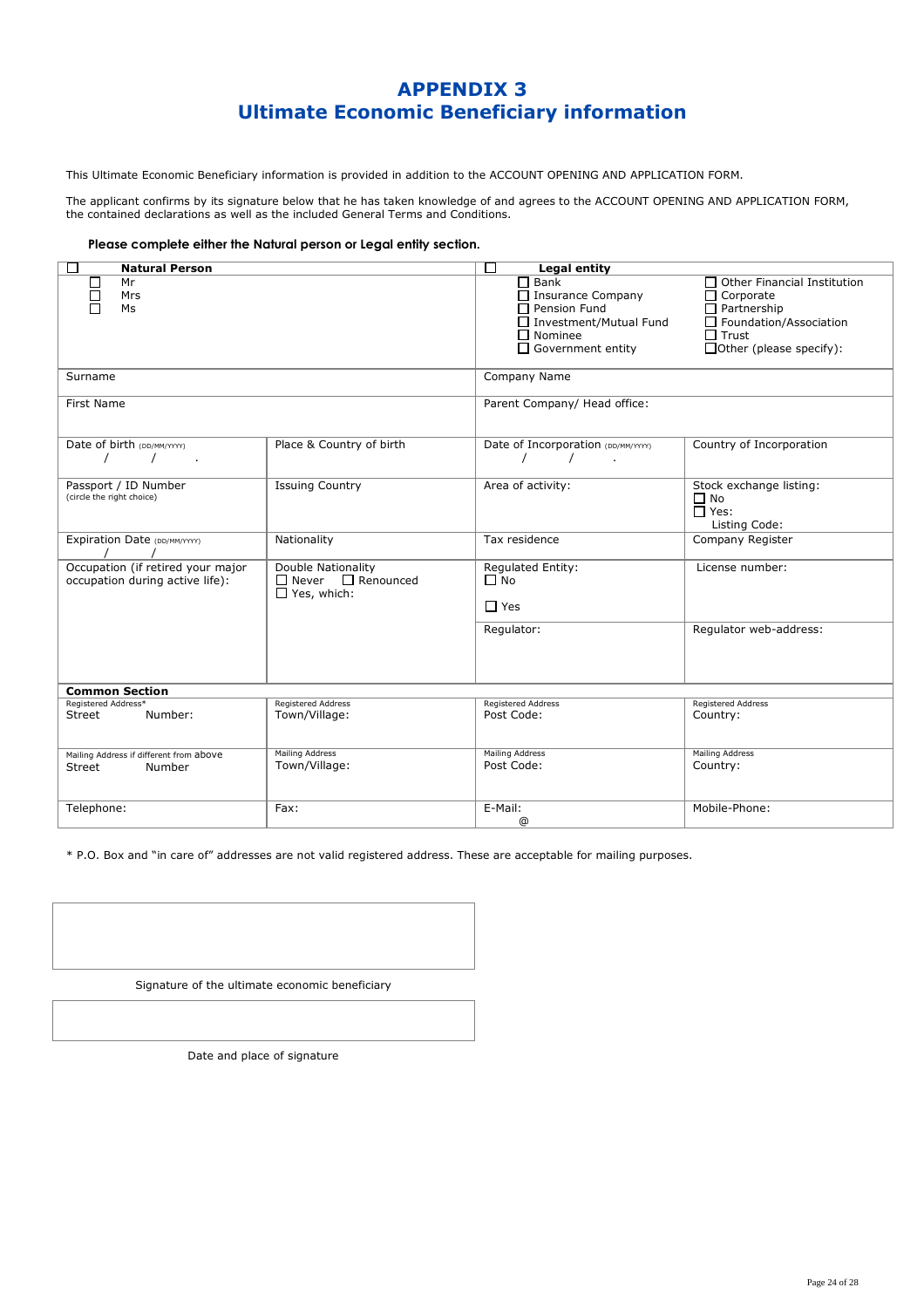### **APPENDIX 4 - FATCA Notes\***

| Active Non Financial Foreign                | The term Active NFFE means any NFFE which meets any of the following criteria:                                                                                                                                                                                                                                                                                                                                                                                                                                                                                                                                                                                                                                            |
|---------------------------------------------|---------------------------------------------------------------------------------------------------------------------------------------------------------------------------------------------------------------------------------------------------------------------------------------------------------------------------------------------------------------------------------------------------------------------------------------------------------------------------------------------------------------------------------------------------------------------------------------------------------------------------------------------------------------------------------------------------------------------------|
| Entity (NFFE)                               | Less than 50 per cent of the NFFE's gross income for the preceding calendar year or other appropriate reporting period is passive income and less than 50 per cent of the<br>a)<br>assets held by the NFFE during the preceding calendar year or other appropriate reporting period are assets that produce or are held for the production of passive income;<br>b)<br>The stock of the NFFE is regularly traded on an established securities market or the NFFE is a Related Entity of an Entity the stock of which is regularly traded on an                                                                                                                                                                            |
|                                             | established securities market;<br>The NFFE is organized in a U.S. Territory and all of the owners of the payee are bona fide residents of that U.S. Territory;<br>c)<br>The NFFE is a government (other than the U.S. government), a political subdivision of such government (which, for the avoidance of doubt, includes a state, province,<br>d)                                                                                                                                                                                                                                                                                                                                                                       |
|                                             | county, or municipality), or a public body performing a function of such government or a political subdivision thereof, a government of a U.S.Territory, an international<br>organization, a non-U.S. central bank of issue, or an Entity wholly owned by one or more of the foregoing;<br>Substantially all of the activities of the NFFE consist of holding (in whole or in part) the outstanding stock of, or providing financing and services to, one or more<br>e)                                                                                                                                                                                                                                                   |
|                                             | subsidiaries that engage in trades or businesses other than the business of a Financial Institution, except that an NFFE shall not qualify for this status if the NFFE functions<br>(or holds itself out) as an investment fund, such as a private equity fund, venture capital fund, leveraged buyout fund, or any investment vehicle whose purpose is to<br>acquire or fund companies and then hold interests in those companies as capital assets for investment purposes;                                                                                                                                                                                                                                             |
|                                             | f)<br>The NFFE is not yet operating a business and has no prior operating history, but is investing capital into assets with the intent to operate a business other than that of a<br>Financial Institution, provided that the NFFE shall not qualify for this exception after the date that is 24 months after the date of the initial organization of the NFFE;                                                                                                                                                                                                                                                                                                                                                         |
|                                             | The NFFE was not a Financial Institution in the past five years, and is in the process of liquidating its assets or is reorganizing with the intent to continue or recommence<br>g)<br>operations in a business other than that of a Financial Institution;<br>The NFFE primarily engages in financing and hedging transactions with, or for, Related Entities that are not Financial Institutions, and does not provide financing or<br>h)                                                                                                                                                                                                                                                                               |
|                                             | hedging services to any Entity that is not a Related Entity, provided that the group of any such Related Entities is primarily engaged in a business other than that of a<br>Financial Institution:                                                                                                                                                                                                                                                                                                                                                                                                                                                                                                                       |
|                                             | i)<br>The NFFE is an "excepted NFFE" as described in relevant U.S. Treasury Regulations (This category includes essentially certain retirement funds); or<br>j)<br>The NFFE meets all of the following requirements:                                                                                                                                                                                                                                                                                                                                                                                                                                                                                                      |
|                                             | It is established and operated in its jurisdiction of residence exclusively for religious, charitable, scientific, artistic, cultural, athletic, or educational purposes; or it is<br>i.<br>established and operated in its jurisdiction of residence and it is a professional organization, business league, chamber of commerce, labour organization,<br>agricultural or horticultural organization, civic league or an organization operated exclusively for the promotion of social welfare;<br>ii.<br>It is exempt from income tax in its jurisdiction of residence;                                                                                                                                                 |
|                                             | It has no shareholders or members who have a proprietary or beneficial interest in its income or assets;<br>iii.<br>The applicable laws of the NFFE's jurisdiction of residence or the NFFE's formation documents do not permit any income or assets of the NFFE to be distributed to,<br>iv.                                                                                                                                                                                                                                                                                                                                                                                                                             |
|                                             | or applied for the benefit of, a private person or non-charitable Entity other than pursuant to the conduct of the NFFE's charitable activities, or as payment of<br>reasonable compensation for services rendered, or as payment representing the fair market value of property which the NFFE has purchased; and<br>The applicable laws of the NFFE's jurisdiction of residence or the NFFE's formation documents require that, upon the NFFE's liquidation or dissolution, all of its<br>ν.                                                                                                                                                                                                                            |
|                                             | assets be distributed to a governmental entity or other non-profit organization, or escheat to the government of the NFFE's jurisdiction of residence or any political<br>subdivision thereof.                                                                                                                                                                                                                                                                                                                                                                                                                                                                                                                            |
| Deemed-compliant FFI                        | The term deemed-compliant FFI means,<br>Under the IRS Regulations:<br>A registered deemed-compliant FFI<br>1)                                                                                                                                                                                                                                                                                                                                                                                                                                                                                                                                                                                                             |
|                                             | A certified deemed-compliant FFI<br>2)<br>An owner-documented FFI<br>3)                                                                                                                                                                                                                                                                                                                                                                                                                                                                                                                                                                                                                                                   |
|                                             | A QI branch of a U.S. financial institution that is a reporting FFI under IGA Model 1<br>4)<br>Under the Luxembourg IGA (concerning investments funds)                                                                                                                                                                                                                                                                                                                                                                                                                                                                                                                                                                    |
|                                             | Sponsored Investment Entity and Sponsored Controlled Foreign Corporation<br>1)<br>2)<br>Sponsored, Closely Held Investment Vehicle<br>3)<br>Investment Advisors and Investment Managers                                                                                                                                                                                                                                                                                                                                                                                                                                                                                                                                   |
|                                             | 4)<br>Collective Investment Vehicles<br>5)<br>Restricted Fund                                                                                                                                                                                                                                                                                                                                                                                                                                                                                                                                                                                                                                                             |
| Exempt Beneficial owner                     | The following Entities shall be treated as Exempt Beneficial Owners:<br>Exempt Beneficial Owners other than Funds.<br>1)<br>Governmental Entity.<br>а.                                                                                                                                                                                                                                                                                                                                                                                                                                                                                                                                                                    |
|                                             | International Organization.<br>b.<br>Central Bank.<br>c.                                                                                                                                                                                                                                                                                                                                                                                                                                                                                                                                                                                                                                                                  |
|                                             | Funds that Qualify as Exempt Beneficial Owners<br>2)<br>Treaty-Qualified Retirement Fund<br>a.                                                                                                                                                                                                                                                                                                                                                                                                                                                                                                                                                                                                                            |
|                                             | Broad Participation Retirement Fund<br>b.<br>Narrow Participation Retirement Fund<br>c.<br>Pension Fund of an Exempt Beneficial Owner<br>d.                                                                                                                                                                                                                                                                                                                                                                                                                                                                                                                                                                               |
|                                             | Investment Entity Wholly Owned by Exempt Beneficial Owners<br>е.<br>Under the Luxembourg IGA, with respect to funds:                                                                                                                                                                                                                                                                                                                                                                                                                                                                                                                                                                                                      |
|                                             | <b>SEPCAVs</b><br>3)<br>4)<br>ASSEPs,<br>5)<br>Pension funds subject to the supervision of the Commissariat aux Assurances.                                                                                                                                                                                                                                                                                                                                                                                                                                                                                                                                                                                               |
| Financial Institution (FI)                  | Investment Entity Wholly Owned by Exempt Beneficial Owners<br>6)<br>The term "Financial Institution" means a Custodial Institution, a Depository Institution, an Investment Entity, or a Specified Insurance Company.                                                                                                                                                                                                                                                                                                                                                                                                                                                                                                     |
| Foreign Financial Institution<br>(FFI)      | The term FFI or foreign financial institution means, with respect to any entity that Institution (FFI) is not resident in a country that has in effect a Model 1 IGA or Model 2 IGA,<br>any financial institution that is a foreign entity. With respect to any entity that is resident in a country that has in effect a Model 1 IGA or Model 2 IGA, an FFI is any entity that is<br>treated as a Financial Institution pursuant to such Model 1 IGA or Model 2 IGA.                                                                                                                                                                                                                                                     |
| <b>Investment Entity</b>                    | The term Investment Entity means any entity that primarily conducts as a business (or is managed by an entity that conducts as a business) one or more of the following<br>activities or operations for or on behalf of a customer:<br>trading in money market instruments (cheques, bills, certificates of deposit, derivatives, etc.); foreign exchange; exchange, interest rate and index instruments;<br>1)                                                                                                                                                                                                                                                                                                           |
|                                             | 2)<br>transferable securities; or commodity futures trading;<br>individual and collective portfolio management; or<br>3)                                                                                                                                                                                                                                                                                                                                                                                                                                                                                                                                                                                                  |
|                                             | otherwise investing, administering, or managing funds or money on behalf of other persons.<br>4)<br>5)<br>This term shall be interpreted in a manner consistent with similar language set forth in the definition of "financial institution" in the Financial Action Task Force<br>Recommendations.                                                                                                                                                                                                                                                                                                                                                                                                                       |
| Non-Participating Financial<br>Institution  | The term "Non-Participating Financial Institution" means an FI, which is neither a Participating FFI, nor a Deemed Compliant FFI, nor an Exempt Beneficial Owner. The definition<br>includes a Luxembourg Financial Institution or other Partner Jurisdiction                                                                                                                                                                                                                                                                                                                                                                                                                                                             |
| Non-Reporting Financial                     | Financial Institution treated as a Non-participating Financial Institution pursuant to subparagraph 2(b) of Article 5 of the Luxembourg IGA or the corresponding provision in an<br>agreement between the United States and a Partner Jurisdiction. Pursuant to subparagraph 2(b) of Article 5 of the Luxembourg IGA, a Non-participating Financial Institution is a<br>Financial Institution that has not solved its non-compliance within a period of 18 months after notification of significant non-compliance is first provided.<br>The term "Non-Reporting Financial Institution" means any Financial Institution, or other Entity resident in a FATCA partner jurisdiction that is described in Annex II as a Non- |
| Institution                                 | Reporting Financial Institution or that otherwise qualifies as a deemed-compliant FFI or an exempt beneficial owner under relevant U.S. Treasury Requlations in effect on the<br>date of signature of the relevant Intergovernmental Agreement.                                                                                                                                                                                                                                                                                                                                                                                                                                                                           |
| Participating FFI                           | The term Participating FFI means a Financial Institution that has agreed to comply with the requirements of an FFI agreement, including a Financial Institution described in a<br>Model 2 IGA that has agreed to comply with the requirements of an FFI Agreement. The term Participating FFI also in includes a qualified intermediary branch of a Reporting U.S.<br>Financial Institution, unless such branch is a Reporting Model 1 FFI.                                                                                                                                                                                                                                                                               |
| Passive NFFE<br>Registered Deemed-compliant | A "Passive NFFE" means any NFFE that is not (i) an Active NFFE, or (ii) a withholding foreign partnership or withholding foreign trust pursuant to relevant U.S. Treasury<br>Regulations.<br>Under the IRS Regulations, the term registered deemed-compliant FFI, means an FFI registers with the IRS to declare its status, and includes:                                                                                                                                                                                                                                                                                                                                                                                |
| FFI                                         | Local FFIs<br>1)<br>2)<br>Non-reporting members of participating FFI groups                                                                                                                                                                                                                                                                                                                                                                                                                                                                                                                                                                                                                                               |
|                                             | 3)<br>Qualified collective investment vehicles<br>4)<br>Restricted funds<br>5)<br>Qualified credit card issuers                                                                                                                                                                                                                                                                                                                                                                                                                                                                                                                                                                                                           |
|                                             | Sponsored investment entities and controlled foreign corporations.<br>6)<br>Under the Luxembourg IGA, there are not registered deemed compliant statuses, all deemed compliant status are non-reporting and therefore do not need to register with the                                                                                                                                                                                                                                                                                                                                                                                                                                                                    |
| Reporting Financial Institution             | IRS.<br>The term "Reporting Financial Institution" means a Reporting FATCA Partner Financial Institution or a Reporting U.S. Financial Institution, as the context requires.<br>In the context of the Luxembourg IGA means a Reporting Luxembourg Financial Institution ("Luxembourg FI")                                                                                                                                                                                                                                                                                                                                                                                                                                 |
| Restricted distributor                      | The notion of Restricted Distributor is not mentioned in the IGA. A restricted distributors is a very small distributor (less than 30 customers of which at least half are related<br>persons), which acts locally; i.e. it has not a fixed place of business outside its country of incorporation. For a full definition, please refer to the U.S. Treasury Regulations at<br>"definition of a restricted distributor".                                                                                                                                                                                                                                                                                                  |
| Specified U.S. person                       | The term Specified U.S. Person means a U.S. Person, other than:<br>a corporation the stock of which is regularly traded on one or more established securities markets;<br>1)                                                                                                                                                                                                                                                                                                                                                                                                                                                                                                                                              |
|                                             | 2)<br>any corporation that is a member of the same expanded affiliated group as a corporation described in clause (i) above;<br>the United States or any wholly owned agency or instrumentality thereof;<br>3)<br>any State of the United States, any U.S. Territory, any political subdivision of any of the foregoing, or any wholly owned agency or instrumentality of any one or more of<br>4)                                                                                                                                                                                                                                                                                                                        |
|                                             | the foregoing;<br>5)<br>any organization exempt from taxation under section 501(a) of the U.S. Internal Revenue Code or an individual retirement plan as defined in section 7701(a)(37) of the                                                                                                                                                                                                                                                                                                                                                                                                                                                                                                                            |
|                                             | U.S. Internal Revenue Code;<br>6)<br>any bank as defined in section 581 of the U.S. Internal Revenue Code;                                                                                                                                                                                                                                                                                                                                                                                                                                                                                                                                                                                                                |
|                                             | any real estate investment trust as defined in section 856 of the U.S. Internal Revenue Code;<br>7)<br>any regulated investment company as defined in section 851 of the U.S. Internal Revenue Code or any entity registered with the U.S. Securities and Exchange<br>8)<br>Commission under the Investment Company Act of 1940 (15 U.S.C 80a-64);                                                                                                                                                                                                                                                                                                                                                                        |
|                                             | 9)<br>any common trust fund as defined in section 584(a) of the U.S. Internal Revenue Code;<br>any trust that is exempt from tax under section 664(c) of the U.S. Internal Revenue Code or that is described in section 4947(a)(1) of the U.S. Internal Revenue Code;<br>10)                                                                                                                                                                                                                                                                                                                                                                                                                                              |
|                                             |                                                                                                                                                                                                                                                                                                                                                                                                                                                                                                                                                                                                                                                                                                                           |
|                                             | a dealer in securities, commodities, or derivative financial instruments (including notional principal contracts, futures, forwards, and options) that is registered as such<br>11)<br>under the laws of the United States or any State; or<br>a broker as defined in section 6045(c) of the U.S. Internal Revenue Code.<br>12)                                                                                                                                                                                                                                                                                                                                                                                           |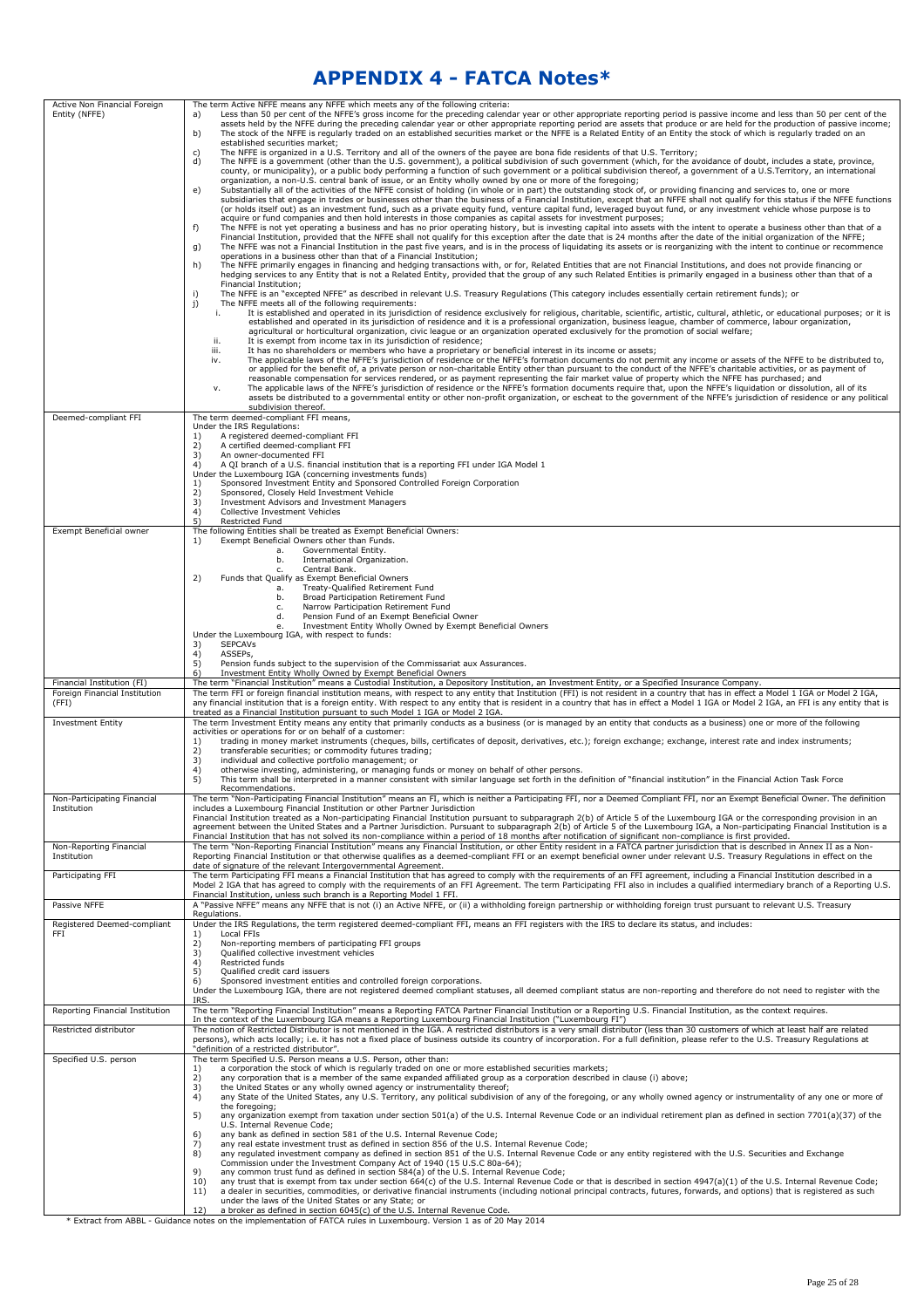## **APPENDIX 5 - CRS Notes**

#### **The following are the definitions for the purpose of CRS Entity classification:**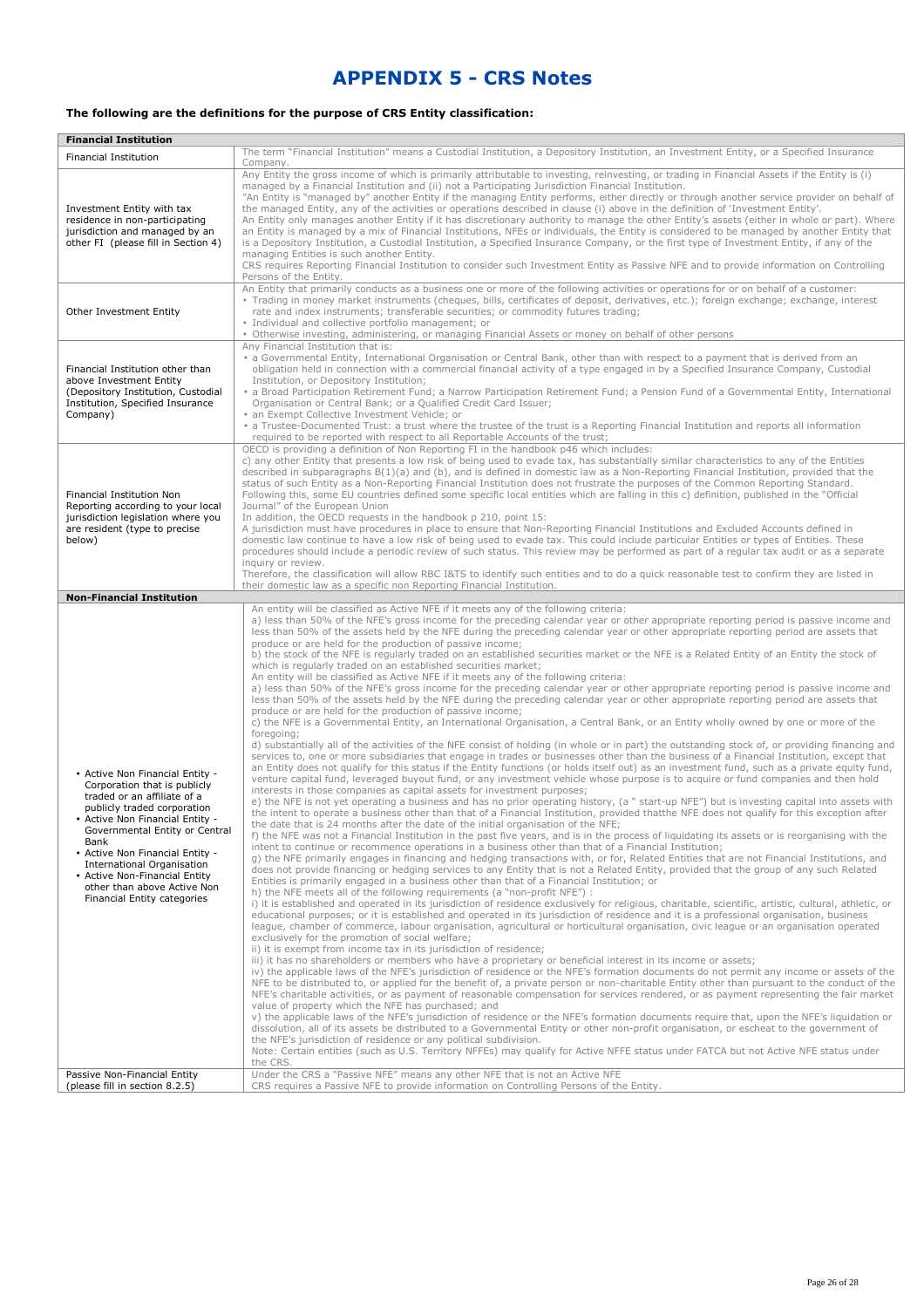### **APPENDIX 6 – General Tax Notes**

#### **The term "Controlling Persons" means for CRS and IGA Jurisdiction**

(a) The Natural  $person(s)$ , if any, who ultimately has a controlling ownership interest in a legal person;

(b) to the extent that there is doubt under (a) as to whether the person(s) with the controlling ownership interest is the beneficial owner(s) or where no natural person exerts control through ownership interests, the identity of the natural person(s) (if any) exercising control of the legal person or arrangement through other means;

(c) where no natural person is identified under (a) or (b) above, the identity of the relevant natural person who holds the position of senior managing official.

2- In the case of a trust, such term means the settlor(s), the trustee(s), the protector(s) (if any), the beneficiary(ies) or class(es) of beneficiaries, and any other natural person(s) exercising ultimate effective control over the trust,

3- In the case of a legal arrangement other than a trust, such term means persons in equivalent or similar positions.

4- The term "Controlling Persons" must be interpreted in a manner consistent with the Financial Action Task Force Recommendations

5- For FI based in a country without an IGA, a passive NFFE has to identify its US substantial Owner(s) which can be an entity, according to the definition of the Internal Revenue Code (section U.S. Code > Title 26 > Subtitle A > Chapter 4 > § 1473)

#### **Power of Attorney – if self-certification completed with POA – please provide a copy of the POA.**